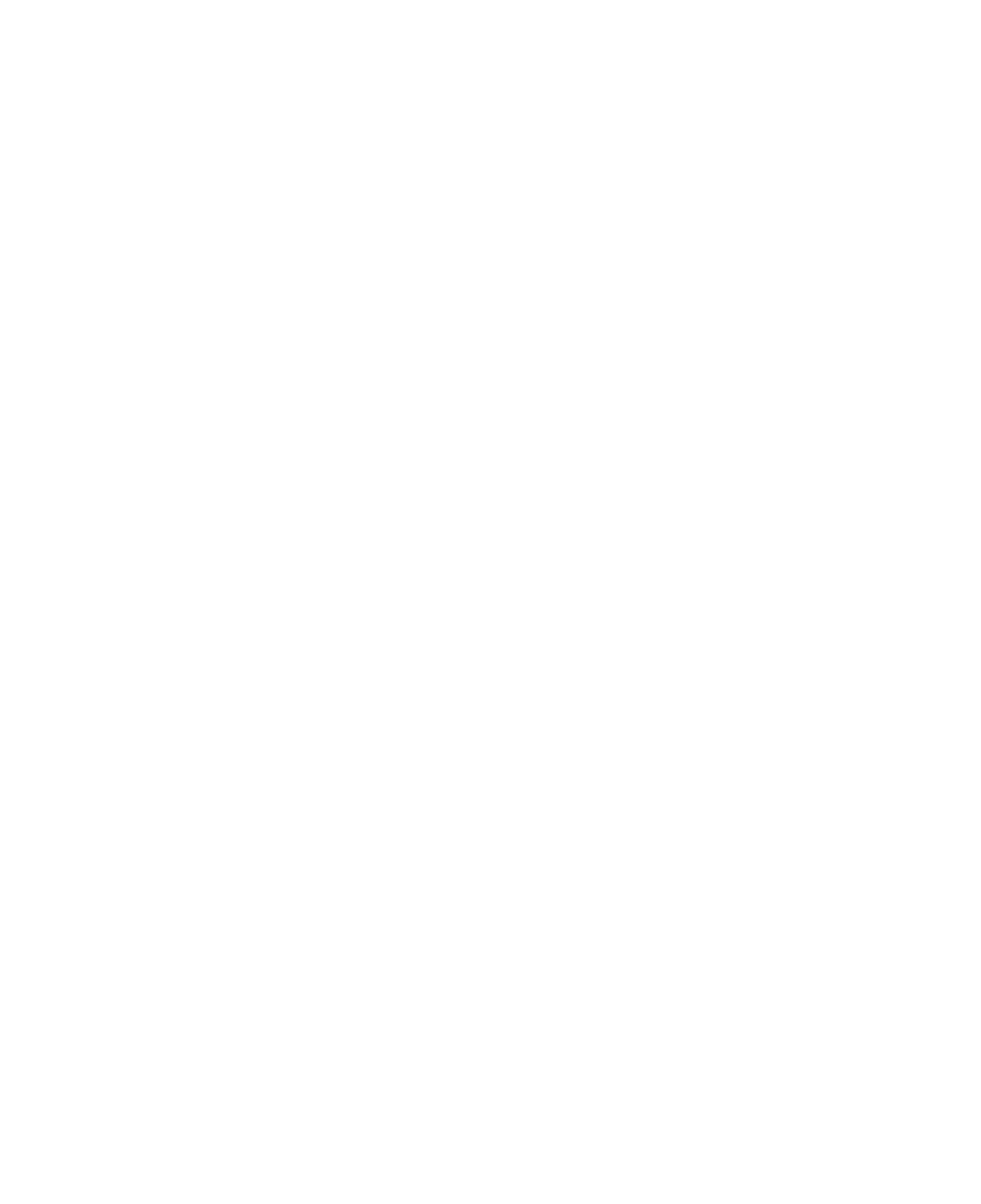

# **TABLE OF CONTENTS**

| A. "PBR" Panel |                           |  |  |  |  |
|----------------|---------------------------|--|--|--|--|
| 1 <sub>1</sub> |                           |  |  |  |  |
| 2 <sub>1</sub> |                           |  |  |  |  |
| 3              |                           |  |  |  |  |
| $\mathbf{4}$   |                           |  |  |  |  |
| 5.             |                           |  |  |  |  |
|                | <b>B. "PBU" Panel</b>     |  |  |  |  |
| $\mathbf{1}$   |                           |  |  |  |  |
| 2 <sub>1</sub> |                           |  |  |  |  |
| 3.             |                           |  |  |  |  |
| 4 <sub>1</sub> |                           |  |  |  |  |
|                | <b>C. Typical Details</b> |  |  |  |  |
| 1.             |                           |  |  |  |  |
| 2.             |                           |  |  |  |  |
| 3.             |                           |  |  |  |  |
| 4 <sub>1</sub> |                           |  |  |  |  |
| 5 <sub>1</sub> |                           |  |  |  |  |
| 6.             |                           |  |  |  |  |
| $7^{\circ}$    |                           |  |  |  |  |
| 8.             |                           |  |  |  |  |
| 9.             |                           |  |  |  |  |
|                |                           |  |  |  |  |
|                |                           |  |  |  |  |
|                |                           |  |  |  |  |
|                |                           |  |  |  |  |
|                |                           |  |  |  |  |

© Copyright American Building Components 2004 All Rights Reserved For the most current information on our products and erection procedures, please check the ABC web site at **www.abcmetalroofing.com**

Descriptions and specifications contained herein were in effect at the time this publication was approved for printing. In a continuing effort to refine and improve products, ABC reserves the right to discontinue products at any time or change specifications and/or designs without incurring obligation. **To insure you have the latest information available, please inquire or visit our Web Site at www.abcmetalroofing.com.** Application details are for illustration purposes only and may not be appropriate for all environmental conditions, building designs, or panel profiles. Projects should be engineered to conform to applicable building codes, regulations, and accepted industry practices. Insulation is not shown in these details for clarity. **If there is a conflict between this manual and the erection drawings, the erection drawings will take precedence.**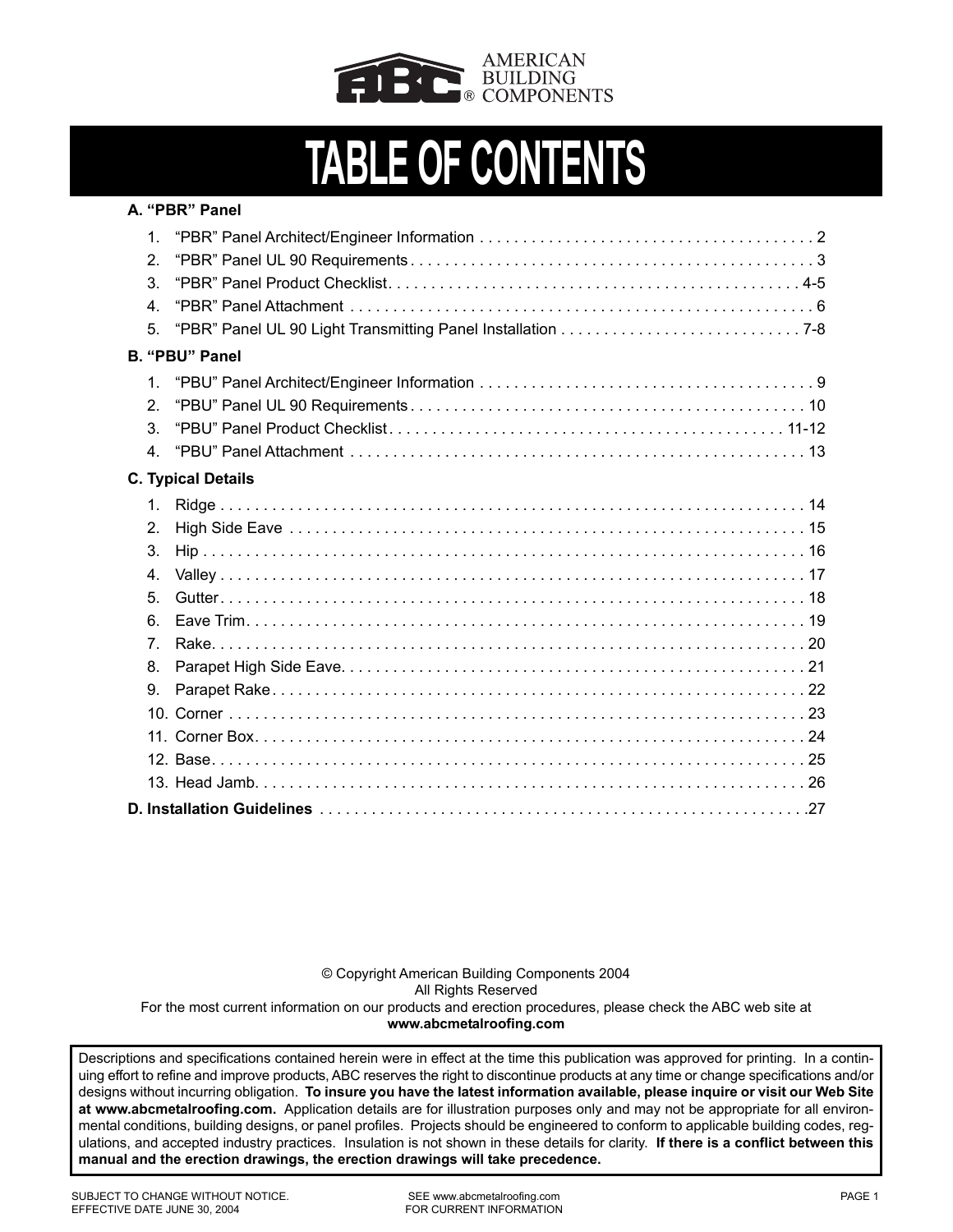

# **PRODUCT INFORMATION "PBR" PANEL**

## **ARCHITECT/ENGINEER INFORMATION**

- 1. "PBR" panel is a structural roof and wall panel. This panel can be installed directly over purlins or joists. Several different UL 90 construction numbers are available for this panel.
- 2. "PBR" panel is recommended for  $\frac{1}{2}$ :12 or greater roof slopes.
- 3. Field applied sealant is required at panel sidelaps and endlaps.
- 4. "PBR" panel is a through-fastened panel. For proper fastener application, see page 6.
- 5. The information in this manual is believed to be correct and accurate. It should not be used for any specific application without being reviewed by a registered professional engineer.

## **GENERAL DESCRIPTION**



Coverage Width - 36"

Minimum Slope - 1⁄2:12

Panel Attachment - See page 6

Panel Substrate - Galvalume®

Gauge - 26 standard - 29, 24 and 22 also available

Coatings- Galvalume Plus®, Signature® 200\* and Signature® 300\*

## **PRODUCT SELECTION CHART**

| <b>GAUGE</b> | <b>GALVALUME PLUS®</b> | SIGNATURE <sup>®</sup> 200* | SIGNATURE <sup>®</sup> 300* |
|--------------|------------------------|-----------------------------|-----------------------------|
| 22 gauge     |                        |                             |                             |
| 24 gauge     |                        |                             |                             |
| 26 gauge     |                        |                             |                             |
| 29 gauge     |                        |                             |                             |

 $\bullet$  - Available in any quantity.

 $\blacksquare$  - Minimum quantity may be required.

\*See Commercial/Industrial color chart for available colors.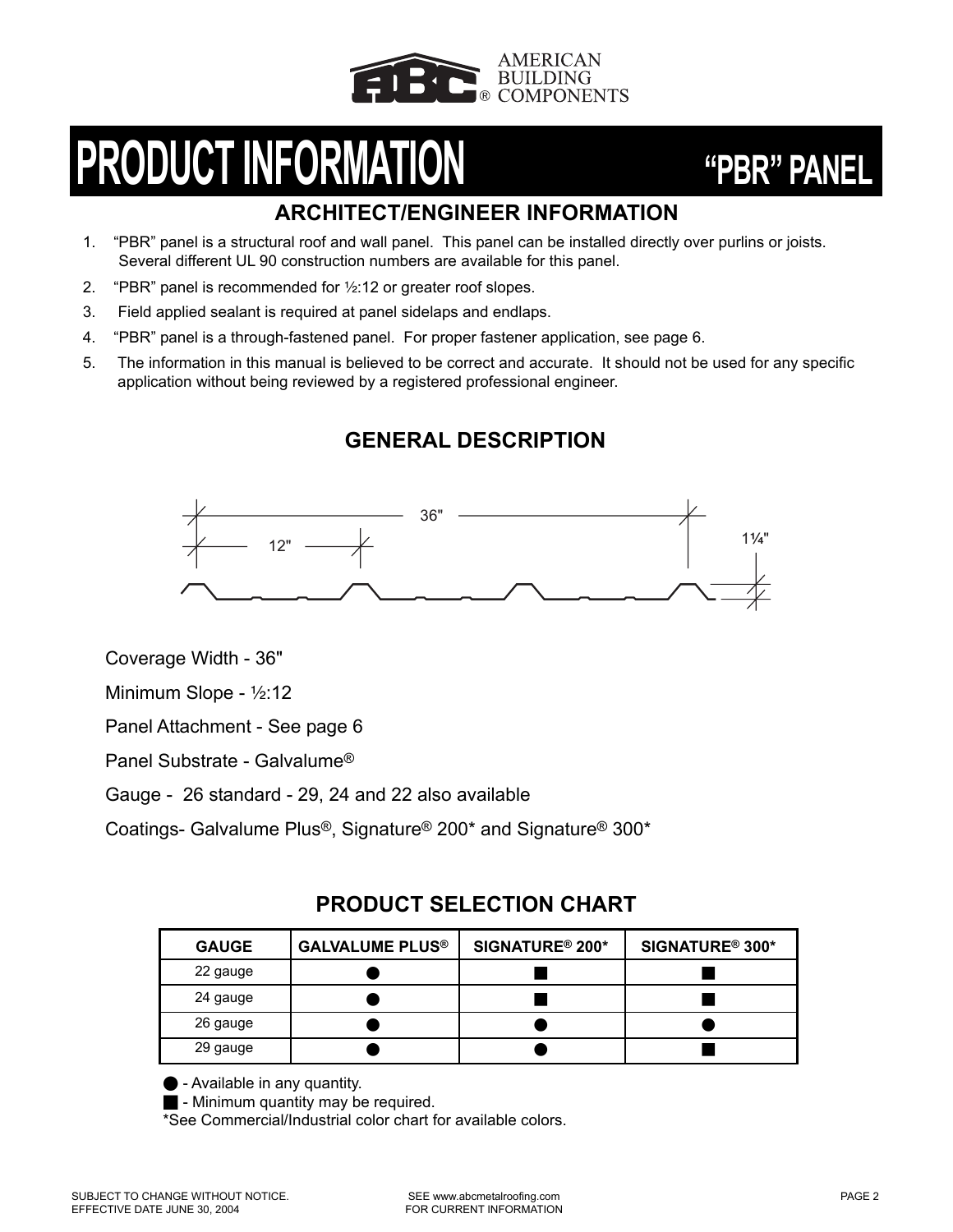



# **"PBR" PANEL PRODUCT INFORMATION**

## **UL 90 REQUIREMENTS**

## **"PBR" PANEL**

## **Construction #30**

## **26 MSG Min. Gauge "PBR" Panel Over Purlins at 5'- 0 1/4" O.C.**

- 1. **For Class 90** Panel to purlin connections to be #14 Hex Head with a <sup>5</sup>/<sub>8</sub><sup>''</sup> O.D. washer in a 4-8-4-8 in. pattern. Panel to panel connection to be 20" O.C. with faster located over each purlin.
- 2. **Purlins** No. 14 MSG min. gauge steel, (55,000 psi min. yield strength.)

## **Construction #79**

## **26 MSG Min. Gauge "PBR" Panel Over Purlins at 5'- 0 1/4" O.C.**

- 1. **Panel Fasteners** Panel to purlin connections to be #14 Hex Head with a <sup>5</sup>%<sup>"</sup> O.D. washer, 6" O.C. in 5-7-5-7 in. pattern. Endlap spacing to be 6 in. O.C. Spacing for panel to panel connection to be 20" O.C.
- 2. **Purlins**  No. 16 MSG min. gauge steel. (55,000 psi min. yield strength); or min. H series open web steel joists.

## **Construction #161**

## **26 MSG Min. Gauge "PBR" Panel Over Purlins at 5'- 0 1/4" O.C.**

- 1. **Panel Fasteners** Panel to purlin connections to be 12-14 x 1" self-drilling Hex Head with a 5<sup>6</sup>″ O.D. washer, 12" O.C. Spacing at endlap to be in a 5-7-5-7 in. patterns. Spacing for panel to panel connection to be 20" O.C. with a fastener located over each purlin.
- 2. **Purlins** No. 16 MSG min. gauge steel. (55,000 psi min. yield strength).

## **Construction #542**

## **26 MSG Min. Gauge "PBR" Panel Over Purlins at 5'- 0 ³⁄₁₆" O.C.**

- 1. **Panel Fasteners** Panel to purlin connections to be 12-14x1" self-drilling Hex Head with a 5<sup>6</sup>″ O.D. washer, 12" O.C. Spacing at endlap to be in a 5-7-5-7 in. pattern. Spacing for panel to panel connection to be 20" O.C. with a fastener located over each purlin.
- 2. **Building Units** Translucent Panels.
- 3. **Translucent Panel Rib and Purlin Reinforcement** See UL 90 light transmitting panel installation instructions.
- 4. **Purlins** No. 16 MSG min. gauge steel. (55,000 psi min. yield strength).

## **IMPACT RESISTANCE**

"PBR" panels carry a Class 4 rating under UL-2218 "Test Standard For Impact Resistance"

## **FIRE RESISTANCE RATING**

## 1. **Deck: NC Class A**

Incline: Unlimited

The panel qualifies for a Class A Fire Rating in compliance with Underwriters laboratories Standard UL-263 when installed over a non-combustible substrate. A Class C Fire Rating will be qualified for over combustible substrate.

## **Look for classification marking on product.**

## **CAUTION**

The above listings are summaries of Construction Numbers. For UL 90 rated roof requirements and complete design information, see the Underwriters Laboratories Building Materials Directory. If you have any questions, call ABC before proceeding.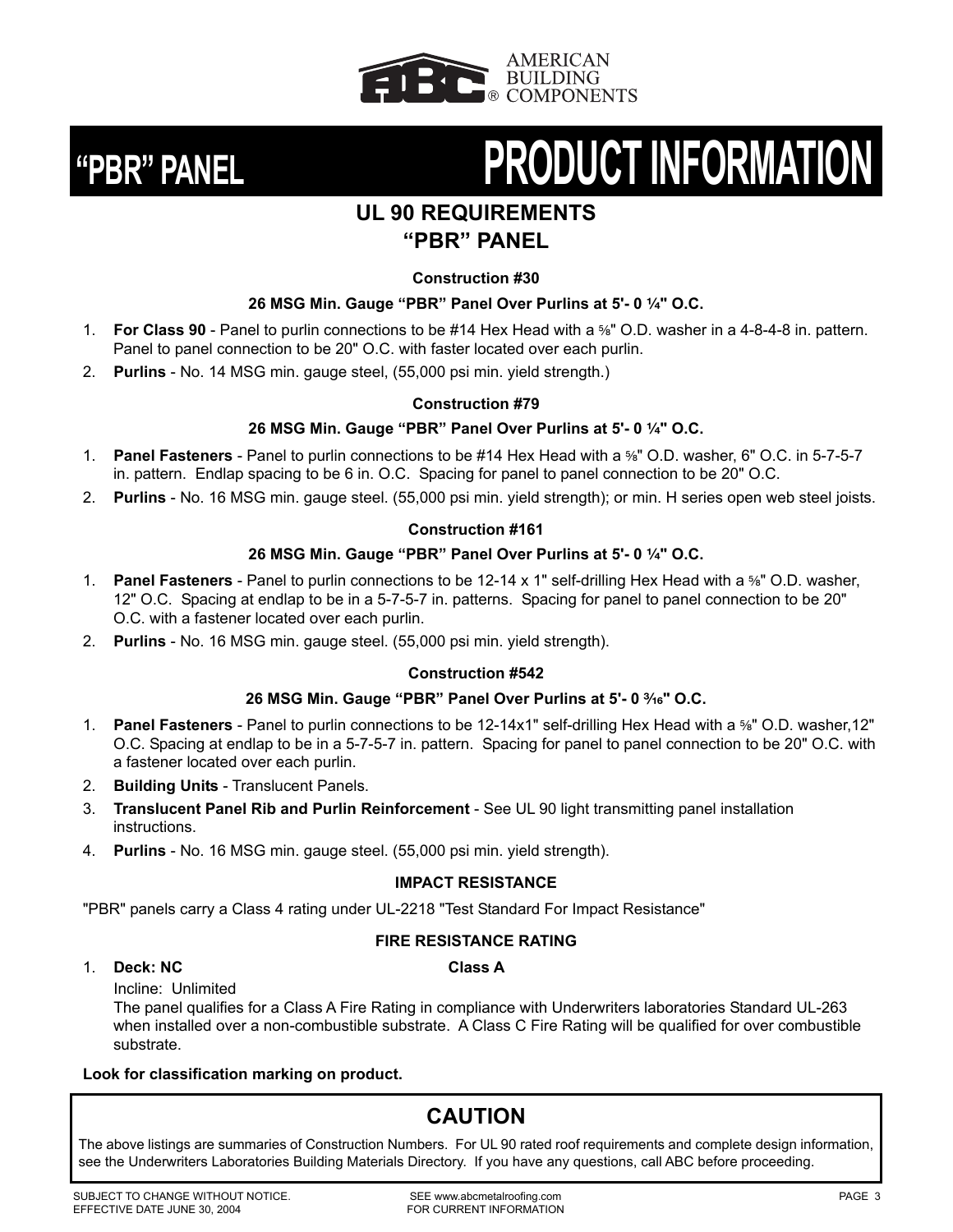

# **PRODUCT INFORMATION "PBR" PANEL**

## **PRODUCT CHECKLIST**



SUBJECT TO CHANGE WITHOUT NOTICE. EFFECTIVE DATE JUNE 30, 2004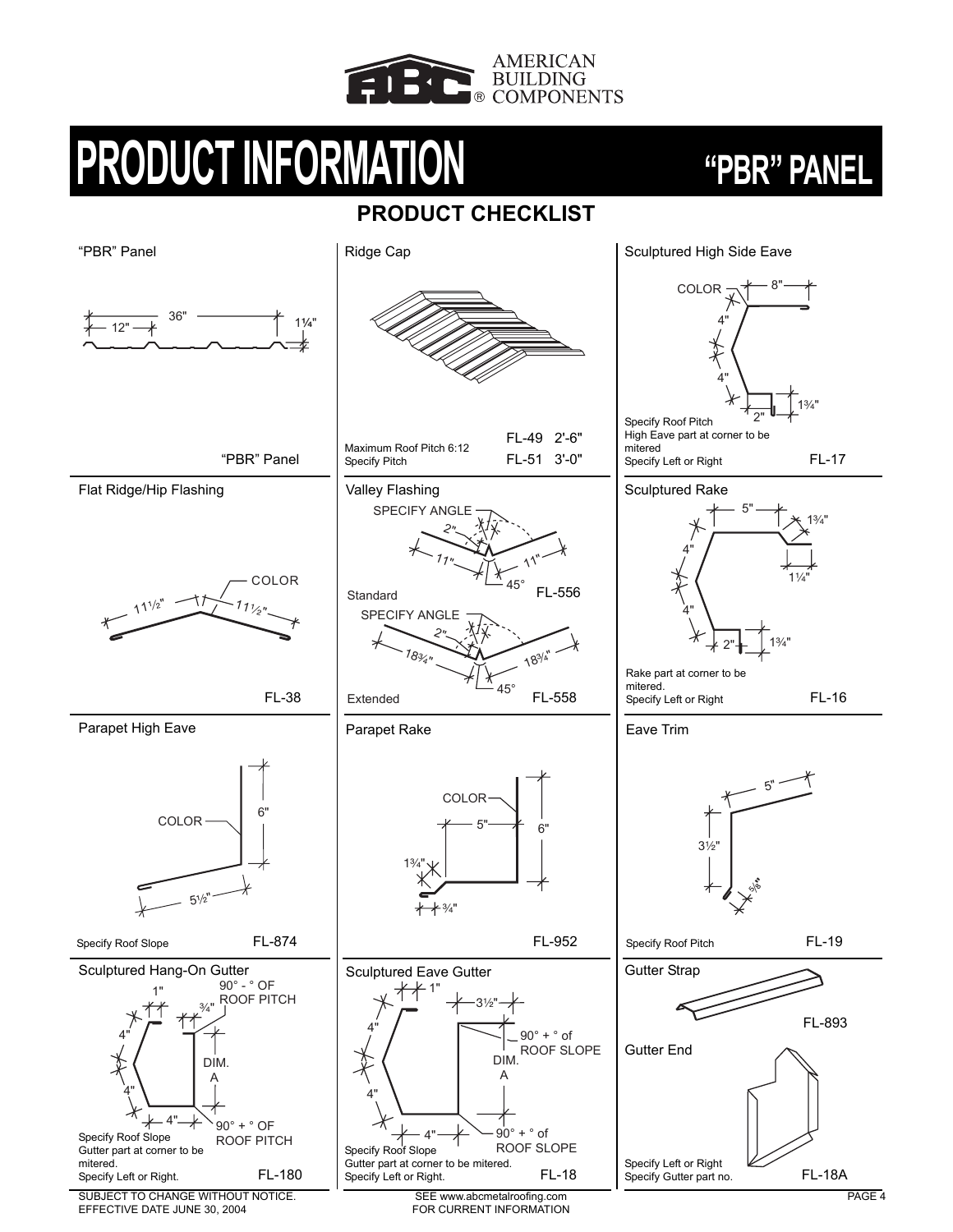![](_page_5_Picture_0.jpeg)

# **"PBR" PANEL PRODUCT INFORMATION**

## **PRODUCT CHECKLIST**

![](_page_5_Figure_4.jpeg)

EFFECTIVE DATE JUNE 30, 2004

FOR CURRENT INFORMATION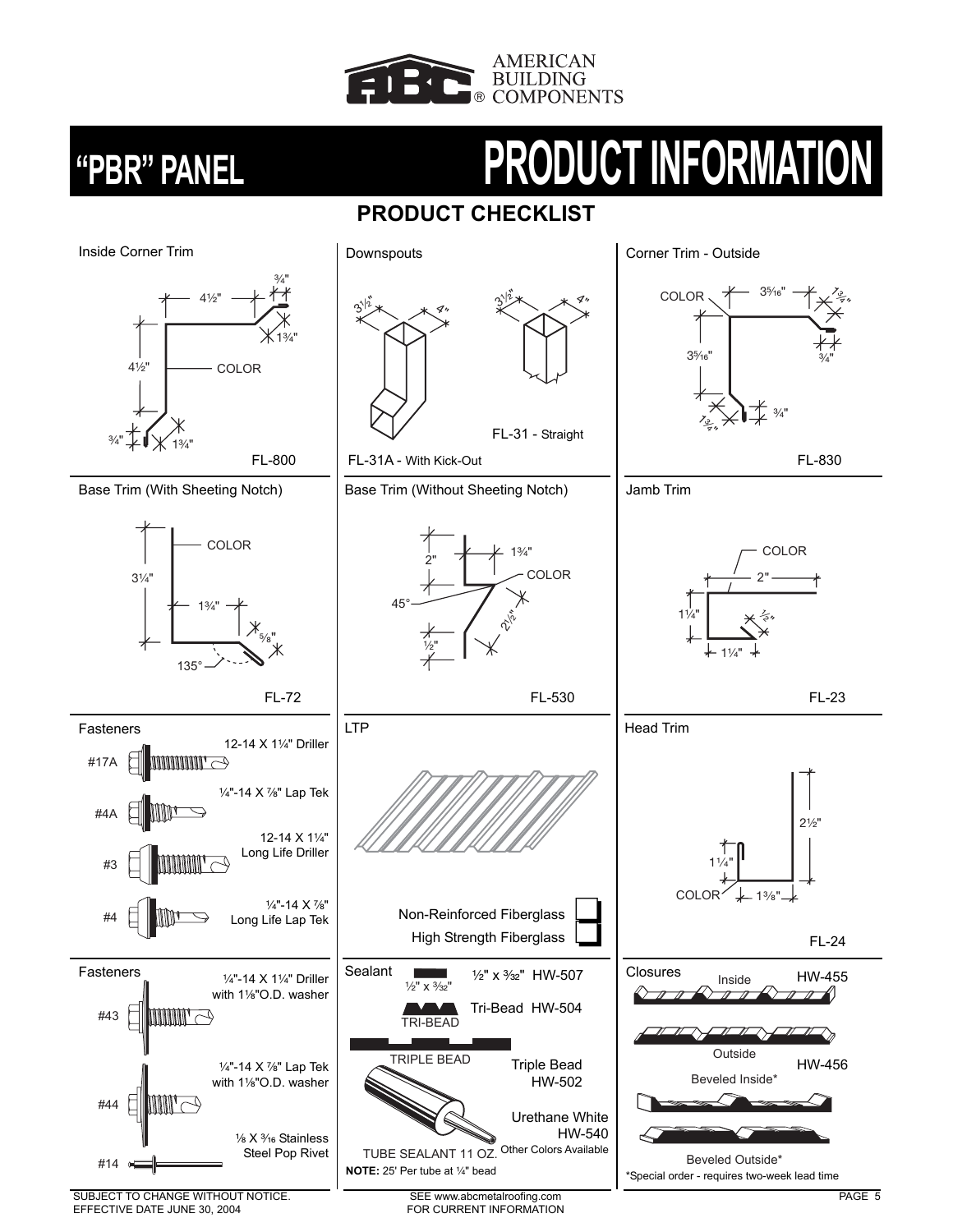![](_page_6_Picture_0.jpeg)

# **PRODUCT INFORMATION "PBR" PANEL**

**ATTACHMENT "PBR" PANEL**

![](_page_6_Figure_4.jpeg)

**NOTES:**

### **Sidelap**

- 1.  $\frac{1}{2}$ " X  $\frac{3}{2}$ " tape sealer must be installed between weather infiltration point and fastener.
- 2. Install Fastener #4 ( $\frac{1}{4}$ "-14 X  $\frac{7}{8}$ " Long Life Lap Tek) at 20" on center.
- 3. When possible, install panels such that sidelaps are nested away from prevailing winds.
- 4. Fastener #4A (1/4"-14 X 7/8" Lap Tek) are available as an alternate when long life fasteners are not desired.

### **Endlap**

- 1. Stack 2 continuous layers of  $\frac{1}{2}$ " x  $\frac{3}{2}$ " tape sealer on top of each other and must be installed between weather infiltration point and fastener.
- 2. Install Fastener #3 (12-14  $X$  1¼" Long Life driller) on each side of major ribs of panel (two fasteners per foot).
- 3. Fastener #17A (12-14 X 1¼" driller) are available as an alternate when long life fasteners are not desired.

SUBJECT TO CHANGE WITHOUT NOTICE. EFFECTIVE DATE JUNE 30, 2004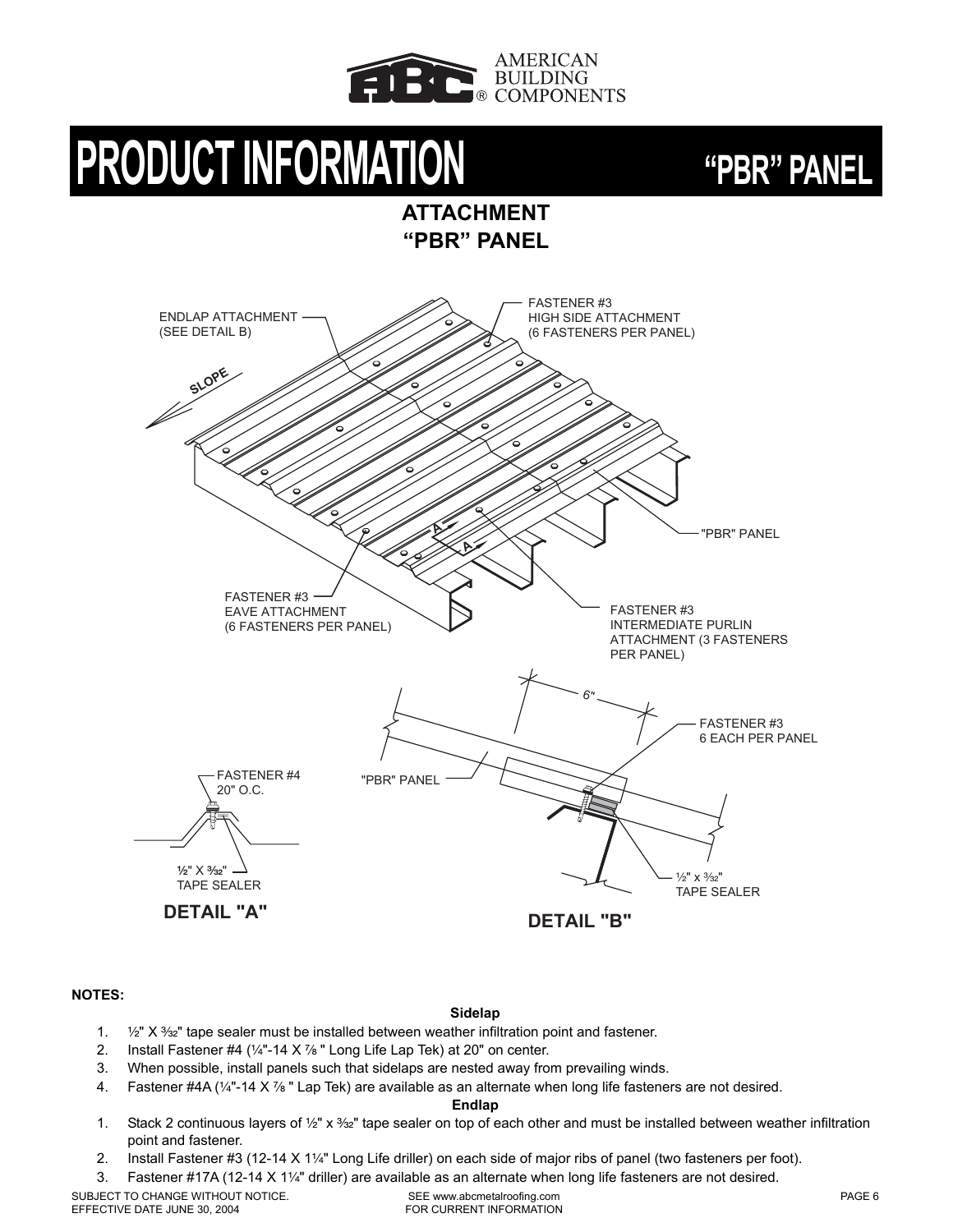![](_page_7_Picture_0.jpeg)

TRI-BEAD TAPE SEALER SLOPE

# **"PBR" PANEL PRODUCT INFORMATION**

**CONSTRUCTION NO. 542 UL 90 LIGHT TRANSMITTING PANEL INSTALLATION**

Install roof panels, leaving the light transmitting panel run open, except for lower light transmitting panel run panel. Install tape sealer to panel sidelaps and across panel width as normal.

![](_page_7_Figure_5.jpeg)

Attach light transmitting panels at the low and mid-slope connection to the purlin with nine Fastener #43 ( $\frac{1}{4}$  - 14 x 1 $\frac{1}{4}$ " driller with 1 $\frac{1}{8}$ " O.D. washer).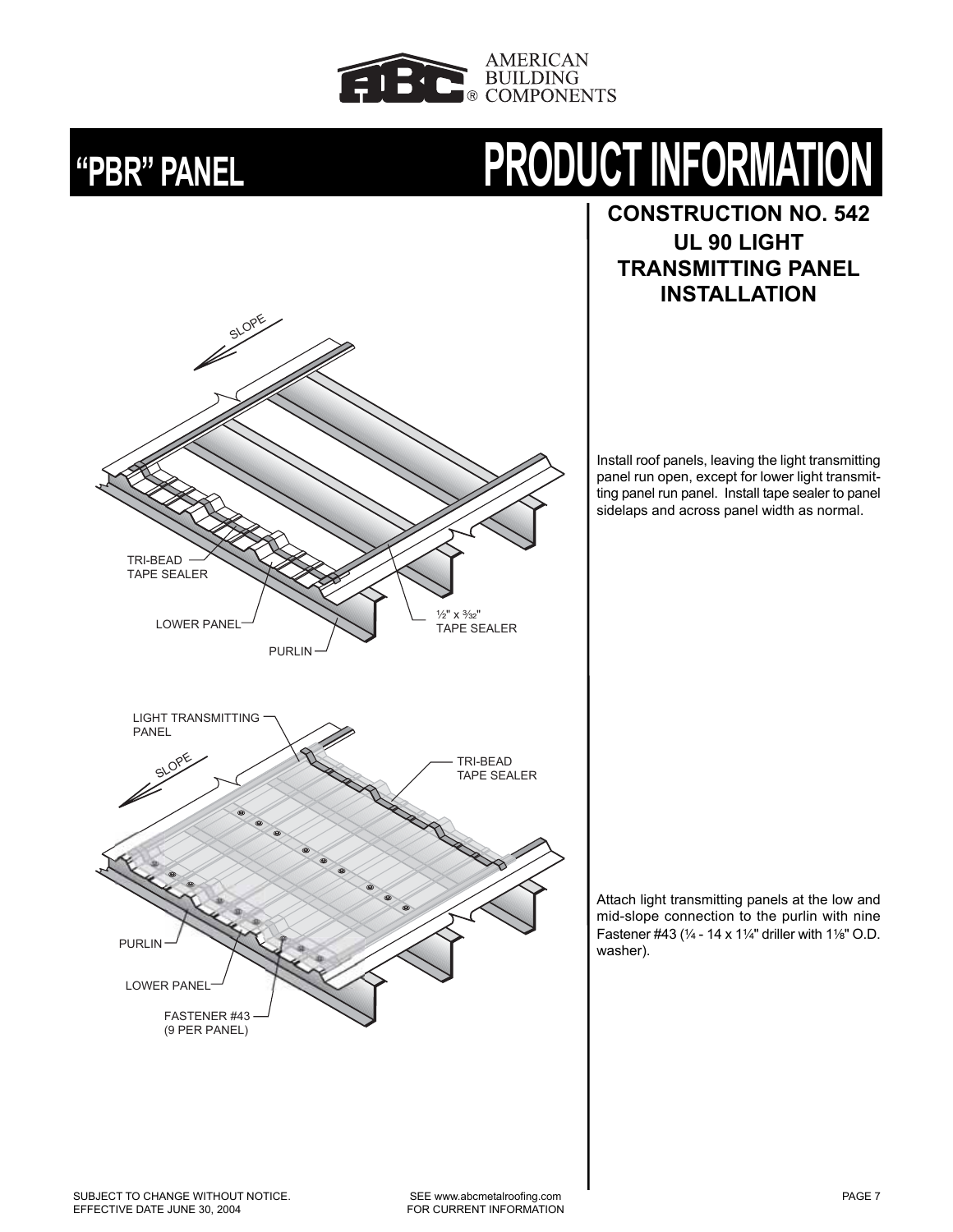![](_page_8_Picture_0.jpeg)

# **PRODUCT INFORMATION "PBR" PANEL**

![](_page_8_Picture_2.jpeg)

## **CONSTRUCTION NO. 542 UL 90 LIGHT TRANSMITTING PANEL INSTALLATION (Continued)**

Be sure the light transmitting panel sidelaps have complete run of  $(\frac{1}{2}x \times \frac{3}{32})$  tape sealer between the light transmitting panel and the "PBR" panel. See Page 6 for lap detail.

![](_page_8_Figure_5.jpeg)

Fasten light transmitting panel with Fastener #44 ( $\frac{1}{4}$ " - 14 x  $\frac{7}{8}$ " Lap Tek with 11/<sub>8</sub>" O.D. washer) at 10" O.C. down each side lap.

Install upper metal panel in light transmitting panel run and fasten as at a normal endlap with nine Fastener #3 (12 - 14  $X$  11/4" Long Life driller).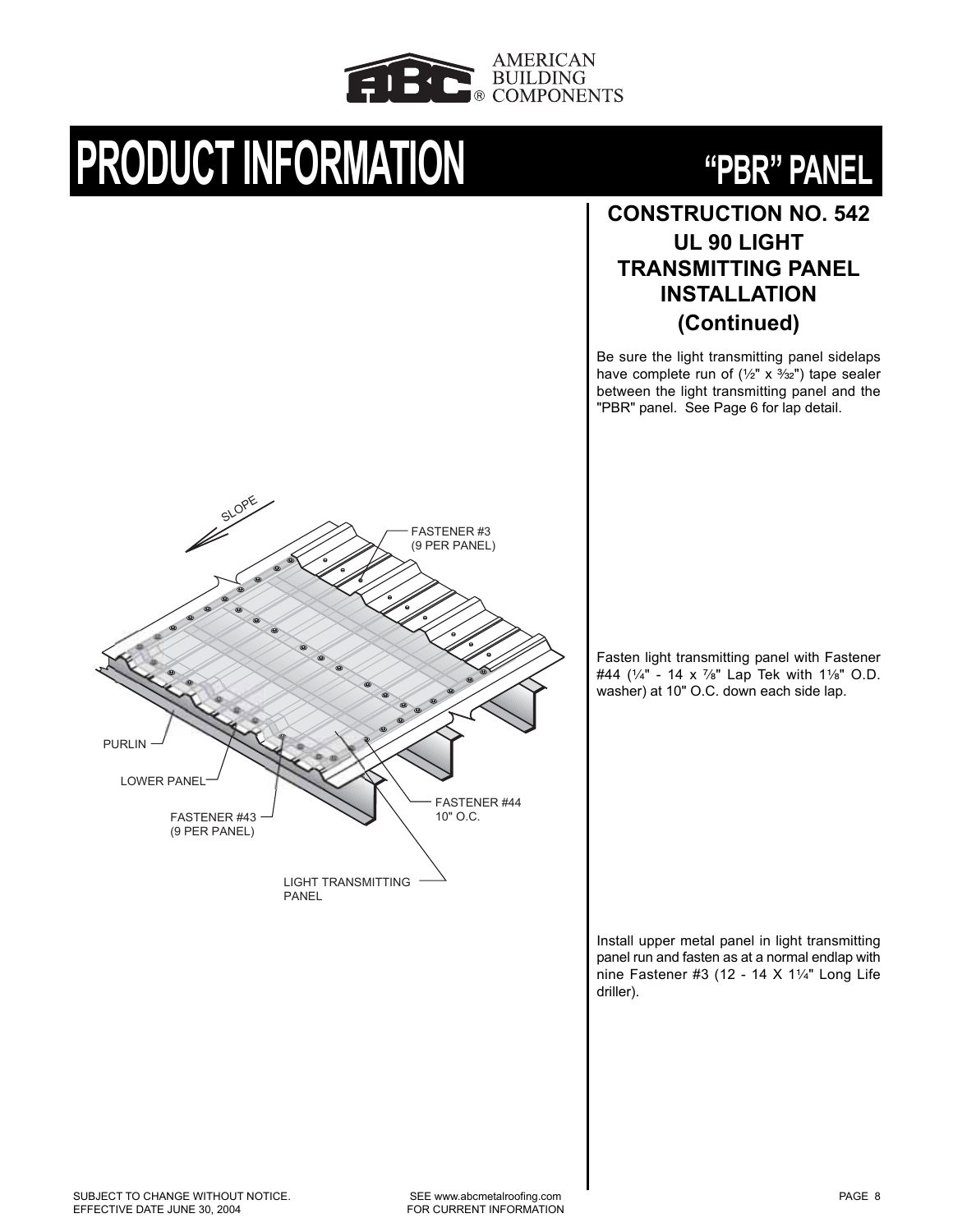![](_page_9_Picture_0.jpeg)

# **"PBU" PANEL PRODUCT INFORMATION**

## **ARCHITECT/ENGINEER INFORMATION**

- 1. "PBU" panel is a structural roof and wall panel. This panel can be installed directly over purlins or joists. "PBU" panel is UL 90 rated per construction number 39.
- 2. "PBU" panel is recommended for 1:12 or greater roof slopes.
- 3. Field applied sealant is required at panel sidelaps and endlaps.
- 4. "PBU" panel is a through-fastened panel. For proper fastener application, see page 13.
- 5. The information in this manual is believed to be correct and accurate. It should not be used for any specific application without being reviewed by a registered professional engineer.

## **GENERAL DESCRIPTION**

![](_page_9_Figure_10.jpeg)

Coverage Width - 36"

Minimum Slope - 1:12

Panel Attachment - See page 13

Panel Substrate - Galvalume®

Gauge - 26 standard - 29, 24 and 22 also available

Coatings - Galvalume Plus®, Signature® 200\* and Signature® 300\*

## **PRODUCT SELECTION CHART**

| <b>GAUGE</b> | <b>GALVALUME PLUS®</b> | SIGNATURE <sup>®</sup> 200* | SIGNATURE <sup>®</sup> 300* |
|--------------|------------------------|-----------------------------|-----------------------------|
| 22 gauge     |                        |                             |                             |
| 24 gauge     |                        |                             |                             |
| 26 gauge     |                        |                             |                             |
| 29 gauge     |                        |                             |                             |

O - Available in any quantity.

 $\blacksquare$  - Minimum quantity may be required.

\*See Commercial/Industrial color chart for available colors.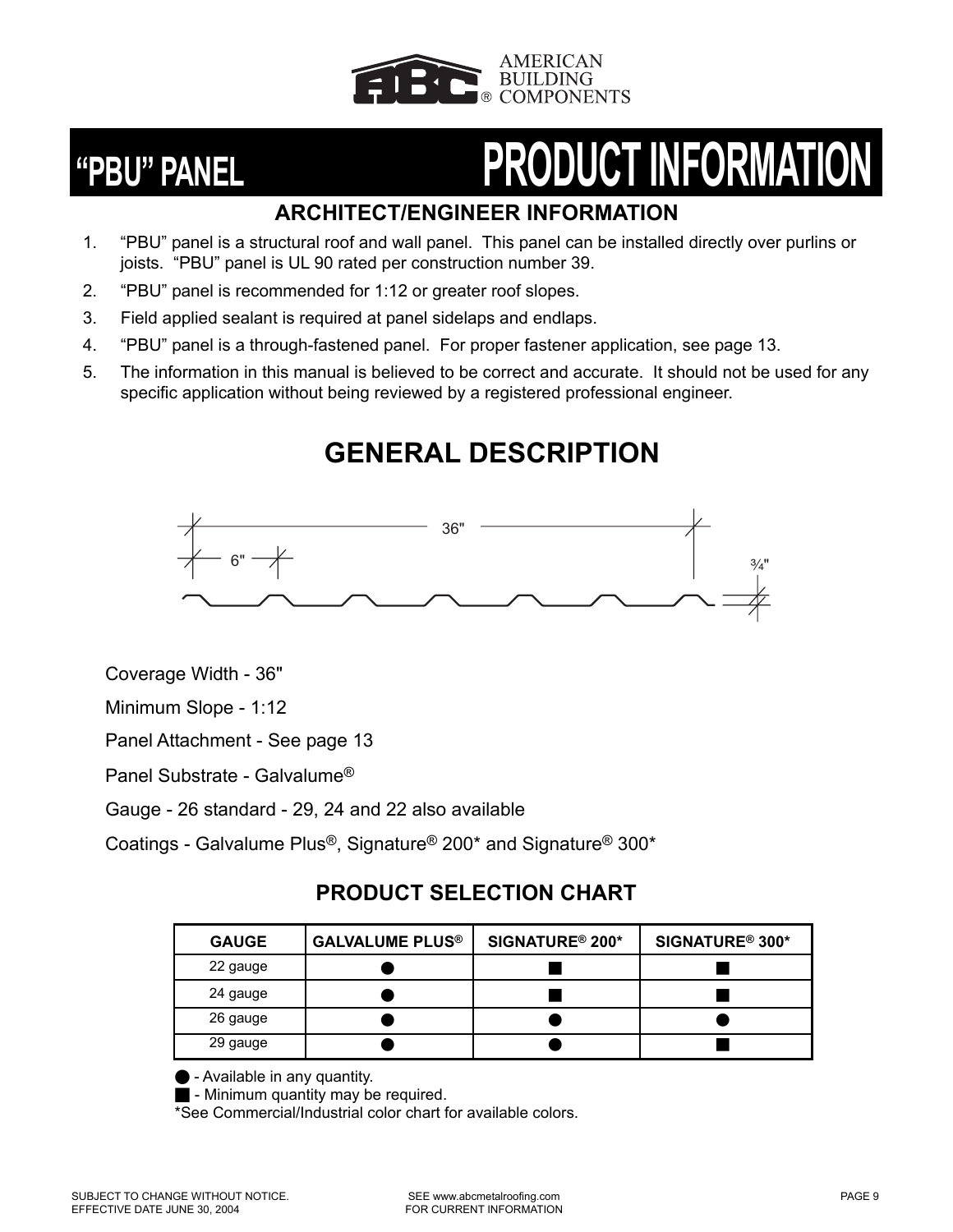![](_page_10_Picture_0.jpeg)

# **PRODUCT INFORMATION "PBU" PANEL**

![](_page_10_Picture_2.jpeg)

## **UL 90 REQUIREMENTS "PBU" PANEL**

### **Construction #39**

## **26 MSG Min. Gauge "PBU" Panel over Purlins at 5'-0 1/4" O.C.**

- 1. **Panel Fasteners** Panel to purlin connections to be #14 self-drilling, Hex Head with a <sup>5</sup>/<sub>8</sub>" O.D. washer, 6" O.C. Spacing at endlaps to be 6" O.C. Spacing for panel to panel connections to be 12" O.C.
- 2. **Purlins**  No. 16 MSG min gauge steel. (55,000 psi min. yield strength)

## **IMPACT RESISTANCE**

"PBU" panels carry a Class 4 rating under UL-2218 "Test Standard For Impact Resistance"

## **FIRE RESISTANCE RATING**

## 1. **Deck: NC Class A**

Incline: Unlimited

The panel qualifies for a Class A Fire Rating in compliance with Underwriters Laboratories Standard UL-263 when installed over a non-combustible substrate. A Class C Fire Rating will be qualified for over a combustible substrate.

### **Look for classification marking on product.**

## **CAUTION**

The above listings are summaries of Construction Numbers. For UL 90 rated roof requirements and complete design information, see the Underwriters Laboratories Building Materials Directory. If you have any questions, call ABC before proceeding.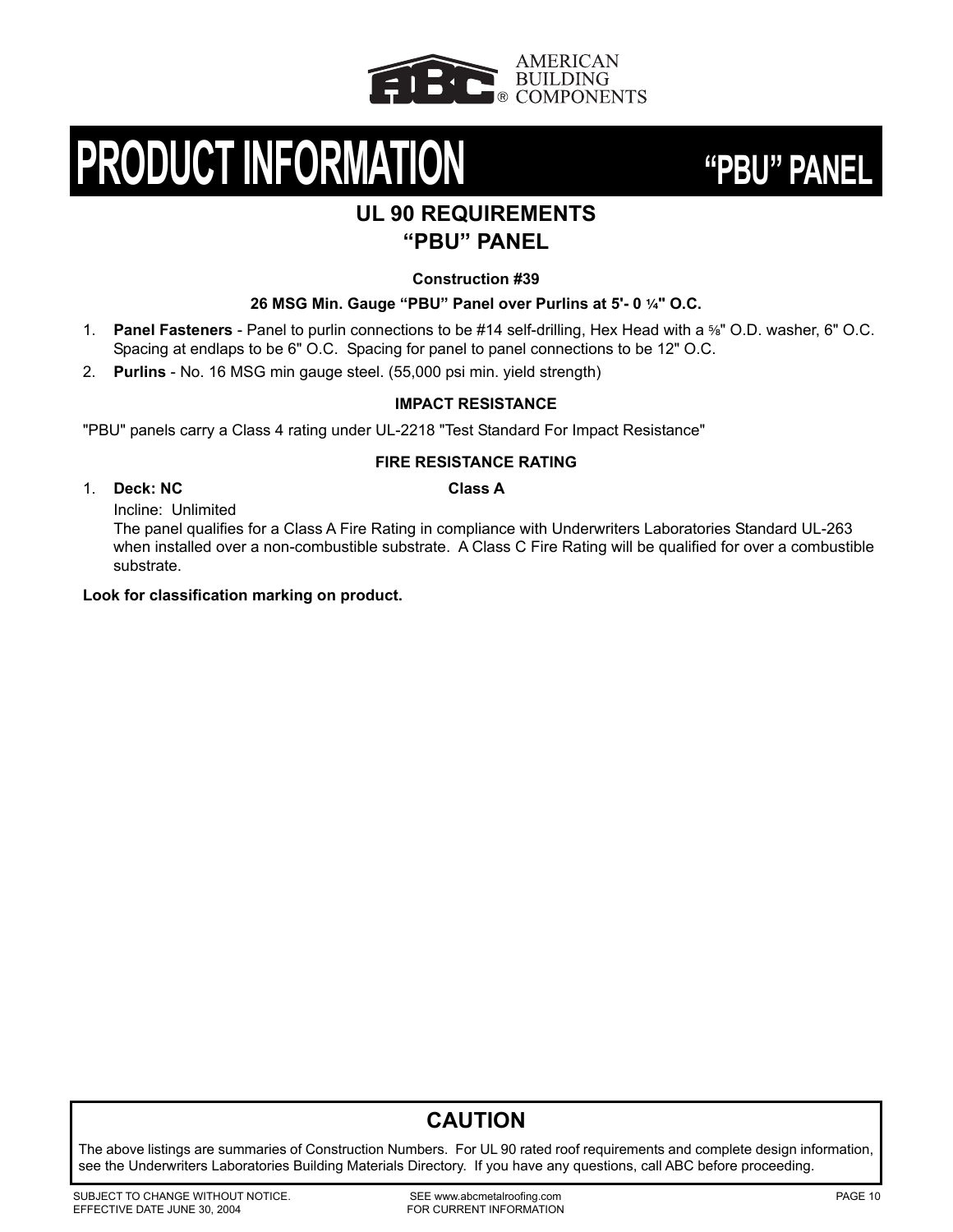![](_page_11_Picture_0.jpeg)

# **"PBU" PANEL PRODUCT INFORMATION**

## **PRODUCT CHECKLIST**

![](_page_11_Figure_4.jpeg)

SUBJECT TO CHANGE WITHOUT NOTICE. EFFECTIVE DATE JUNE 30, 2004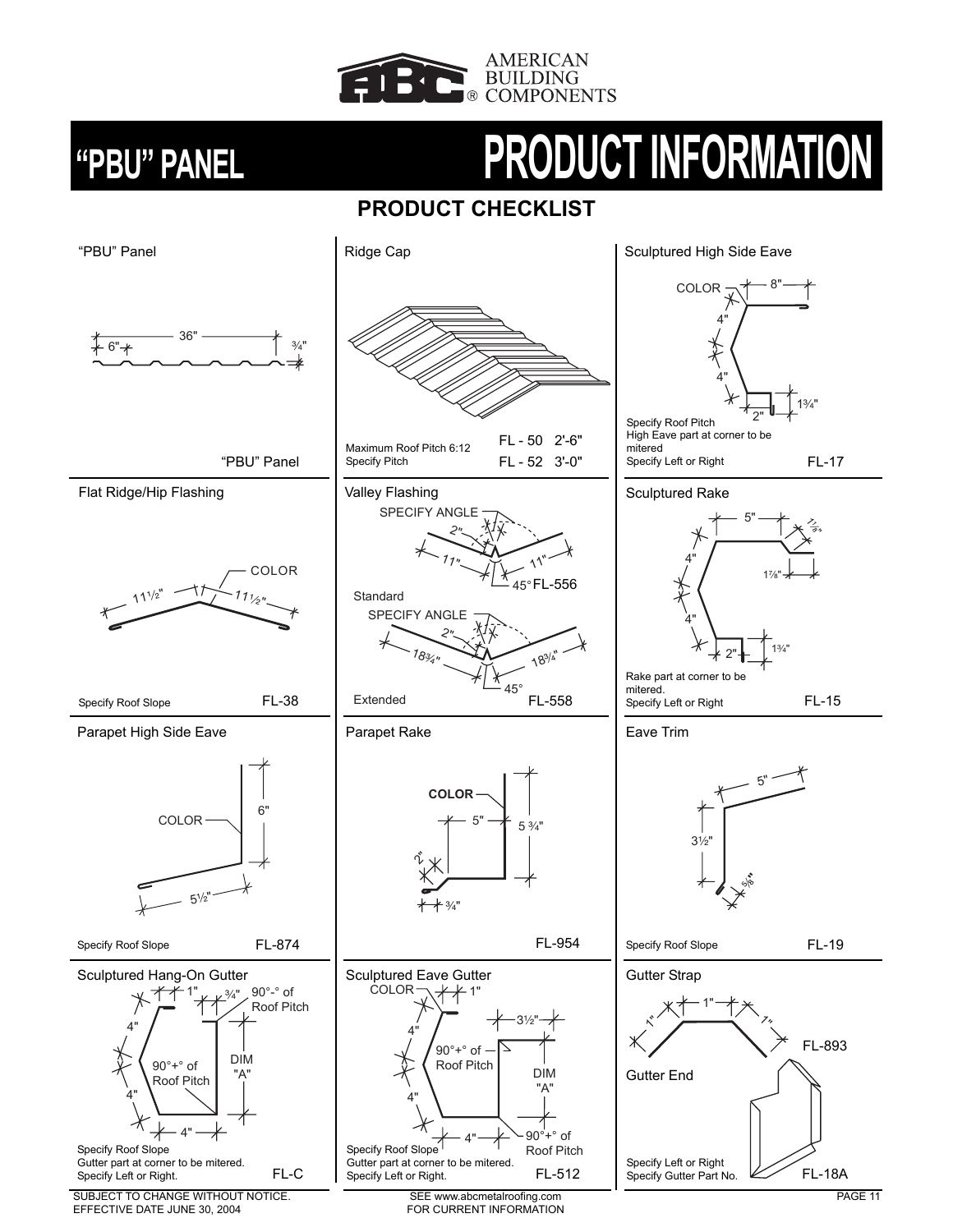![](_page_12_Picture_0.jpeg)

# **PRODUCT INFORMATION "PBU" PANEL**

## **PRODUCT CHECKLIST**

![](_page_12_Figure_4.jpeg)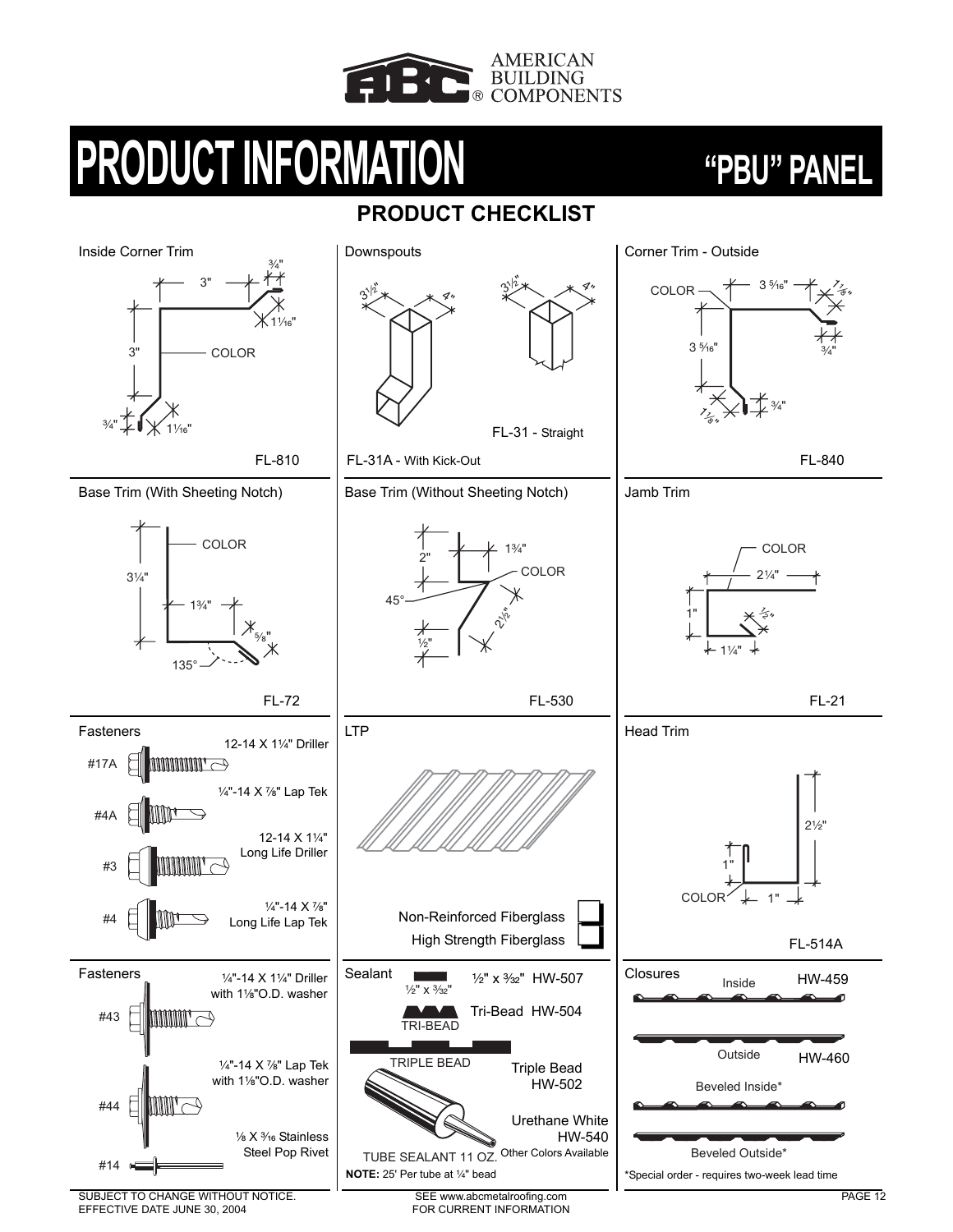![](_page_13_Picture_0.jpeg)

# **"PBU" PANEL PRODUCT INFORMATION**

**ATTACHMENT "PBU" PANEL**

![](_page_13_Figure_4.jpeg)

### **NOTES:**

### **Sidelap**

- 1.  $\frac{1}{2}$ " X  $\frac{3}{2}$ " tape sealer must be installed between weather infiltration point and fastener.
- 2. Install Fastener #4 ( $\frac{1}{4}$ "-14 X  $\frac{7}{8}$ " Long Life Lap Tek) at 20" on center.
- 3. When possible, install panels such that sidelaps are nested away from prevailing winds.
- 4. Fastener #4A ( $\frac{1}{4}$ "-14 X  $\frac{7}{8}$ " Lap Tek) are available as an alternate when long life fasteners are not desired.

### **Endlap**

- 1. Stack 2 continuous layers of  $\frac{1}{2}$ " x  $\frac{3}{2}$ " tape sealer on top of each other and must be installed between weather infiltration point and fastener.
- 2. Install Fastener #3 (12-14  $X$  1 $\frac{1}{4}$ " Long Life driller) on each side of major ribs of panel (two fasteners per foot).
- 3. Fastener #17A (12-14 X 11/4" self-driller) are available as an alternate when long life fasteners are not desired.

SUBJECT TO CHANGE WITHOUT NOTICE. EFFECTIVE DATE JUNE 30, 2004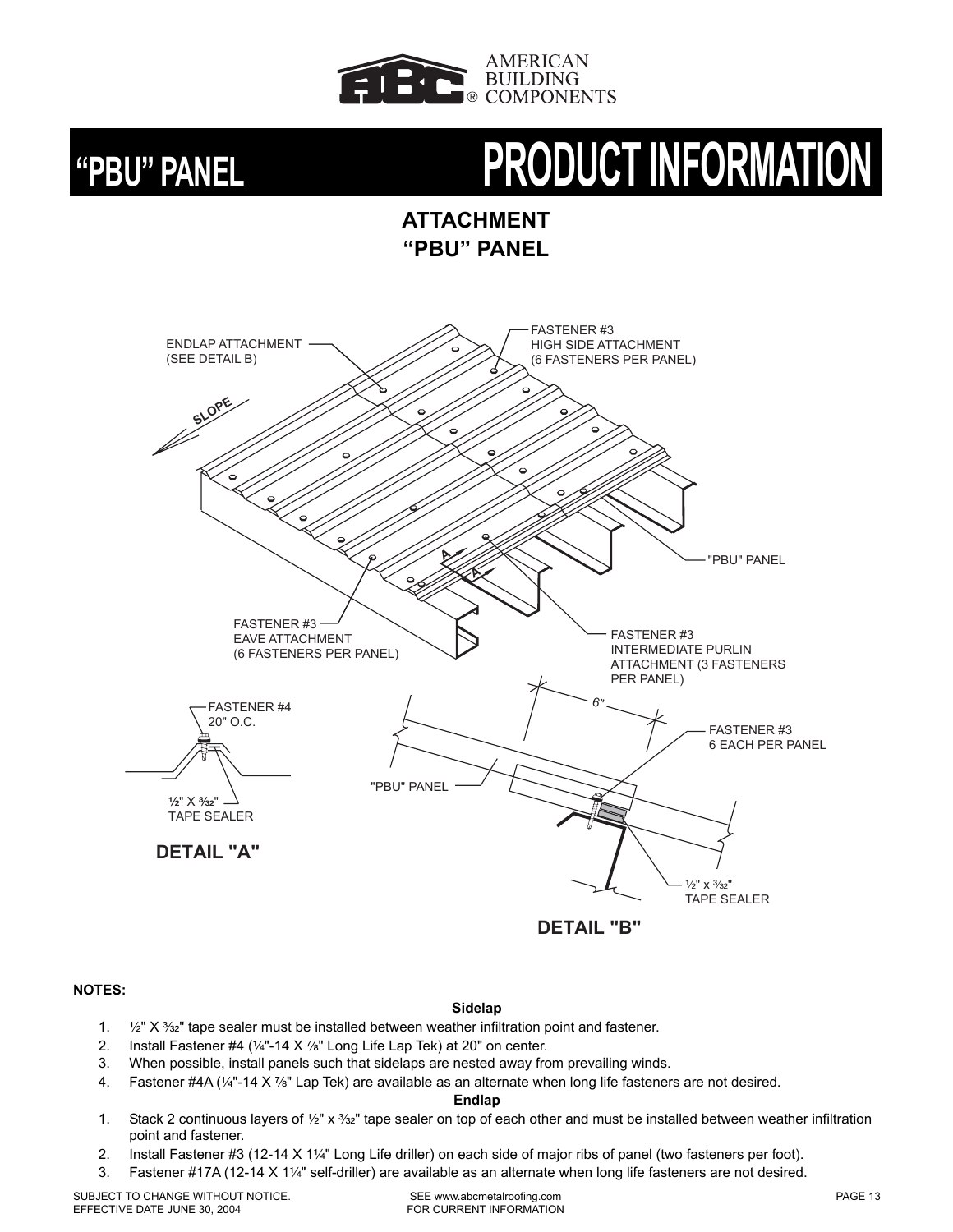![](_page_14_Picture_0.jpeg)

## **TYPICAL DETAILS Ridge**

![](_page_14_Figure_4.jpeg)

### **NOTES:**

- 1. When ordering ridge caps, specify roof slope. Refer to ABC price pages for maximum slope for each ridge cap.
- 2. Install 1/2" X 3/32" tape sealer across full with of ridge cap on both sides. Tape sealer must be installed between weather infiltration point and fasteners.
- 3. Install  $\frac{1}{2}$ " X  $\frac{3}{2}$ " tape sealer to the sidelap of the ridge cap that will lap onto adjacent ridge cap. Tape sealer must be installed between weather infiltration point and fasteners.
- 4. Install Fastener #3 (12-14 X 1¼" Long Life driller) on both sides of major ribs (two per foot).
- 5. Install four Fastener #4 (1/4"-14 X 7/<sub>8</sub>" Long Life Lap Tek) in each ridge cap sidelap. Place (1) one Lap Tek in high rib on each side of the ridge cap centerline and one in line with purlin fastener on each side of ridge line.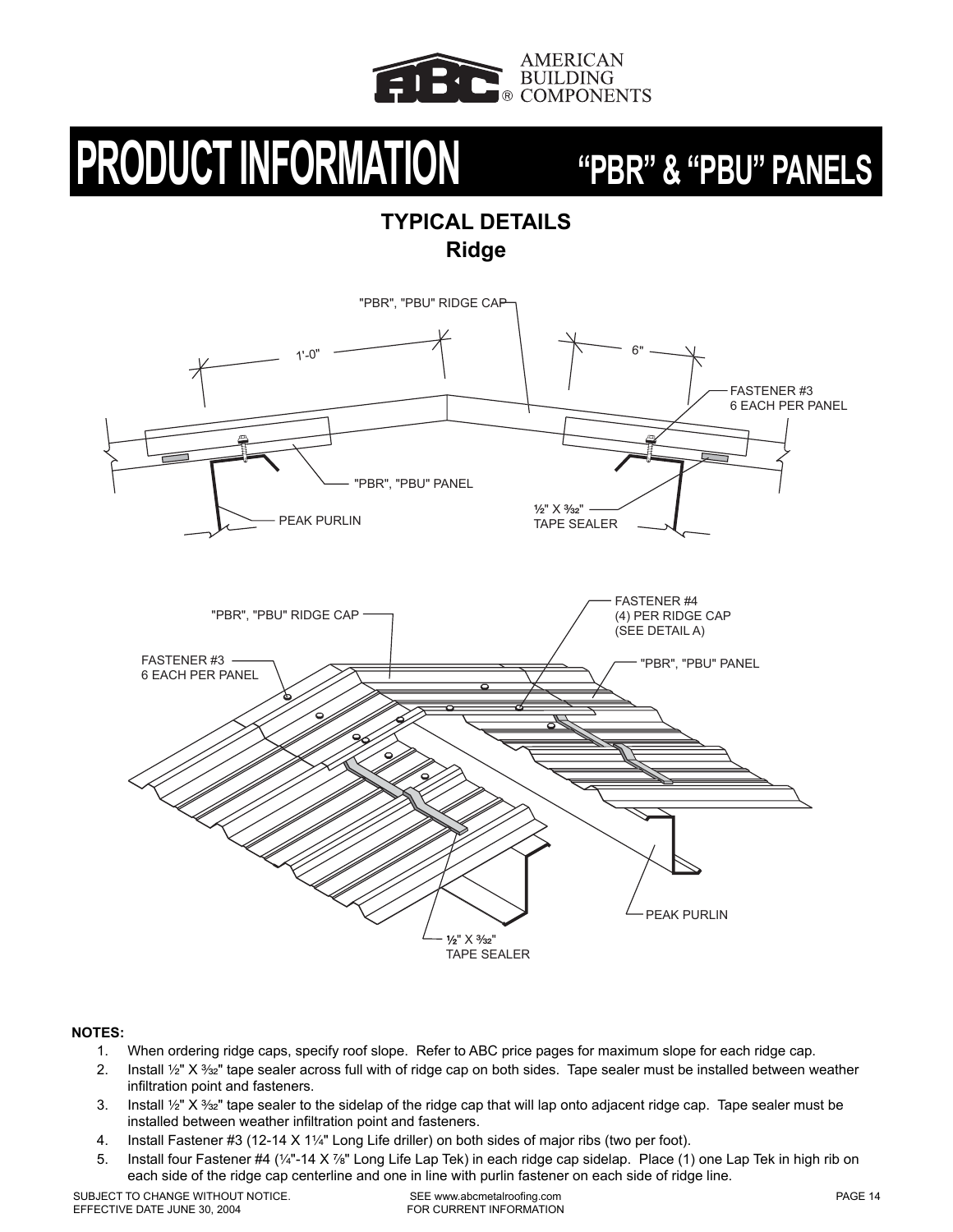![](_page_15_Picture_0.jpeg)

# **"PBR" &"PBU" PANELS PRODUCT INFORMATION**

**TYPICAL DETAILS High Side Eave**

![](_page_15_Figure_4.jpeg)

- 1. Install outside closure, with 1/2" X 3/32" tape sealer top and bottom, across width of "PBR" & "PBU" panels.
- 2. Install Sculptured High Side Eave to "PBR" & "PBU" panels at each major rib with Fastener #4 (1/4"-14 X 7/<sub>8</sub>" Long Life Lap Tek). Sculptured high side eave trim should overhang outside closures 1/2" - 1".
- 3. Attach front face of sculptured high side eave trim to wall with fasteners or cleat as required for wall substrate.
- 4. Trim laps should be approximately 3" with sufficient pop rivets to hold lap together. Apply bead of urethane sealant between trim at 3" lap.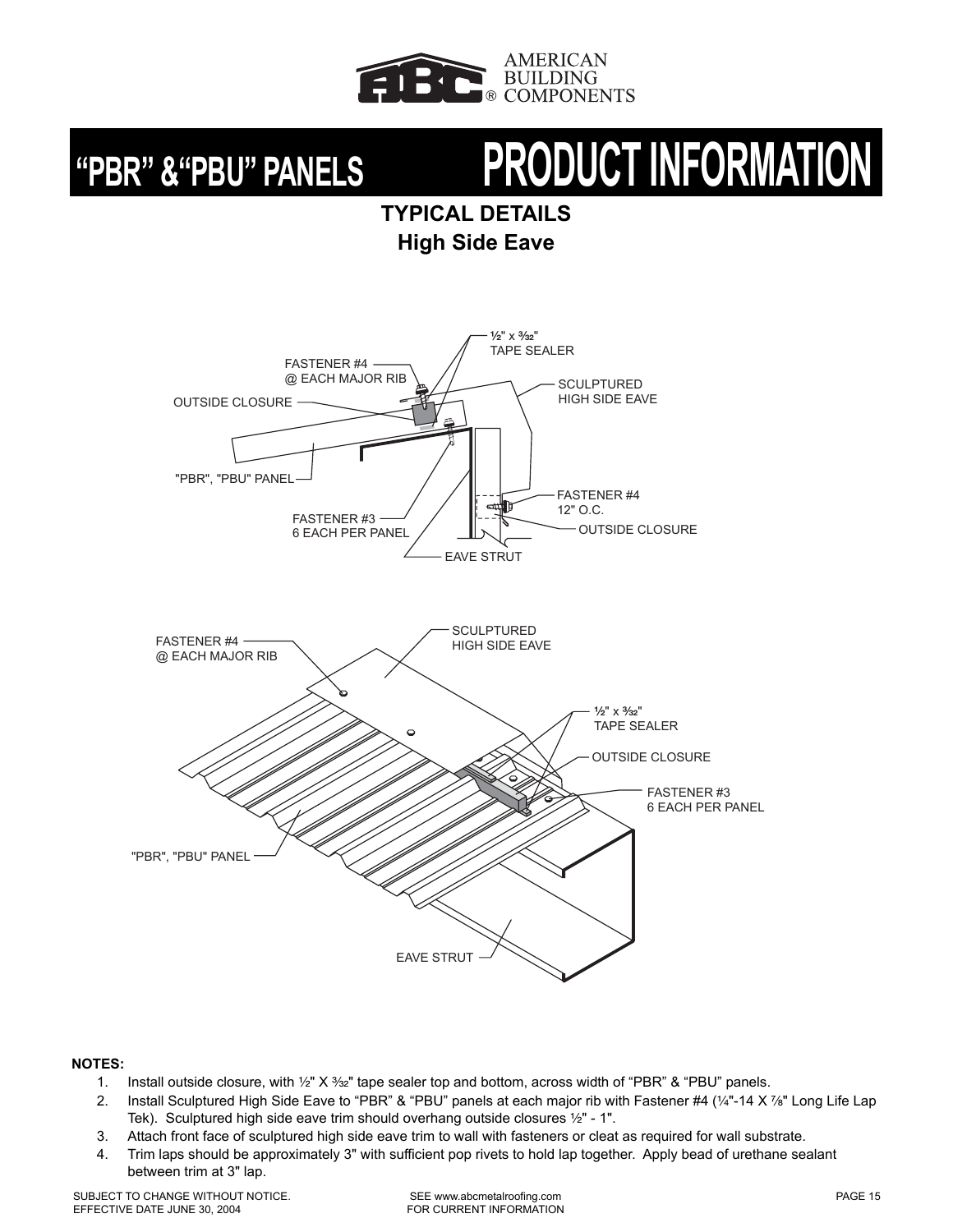![](_page_16_Picture_0.jpeg)

## **TYPICAL DETAILS Hip**

![](_page_16_Figure_4.jpeg)

- 1. Bevel cut and install "PBR" & "PBU" panels to follow bevel of hip.
- 2. Install beveled outside closures to panels, with 1/2" x 3/32" tape sealer top and bottom, following bevel of hip. Beveled closures must be special ordered and require a two week lead time.
- 3. Install hip flashing to panel at each major rib with Fastener #4 ( $\frac{1}{4}$ "-14 X  $\frac{7}{8}$ " Long Life Lap Tek). Hip flashing should overlap outside closures 1/2"-1".
- 4. Trim laps should overlap approximately 3" with a bead of urethane sealant in between. Install a sufficient amount of pop rivets to hold lap together.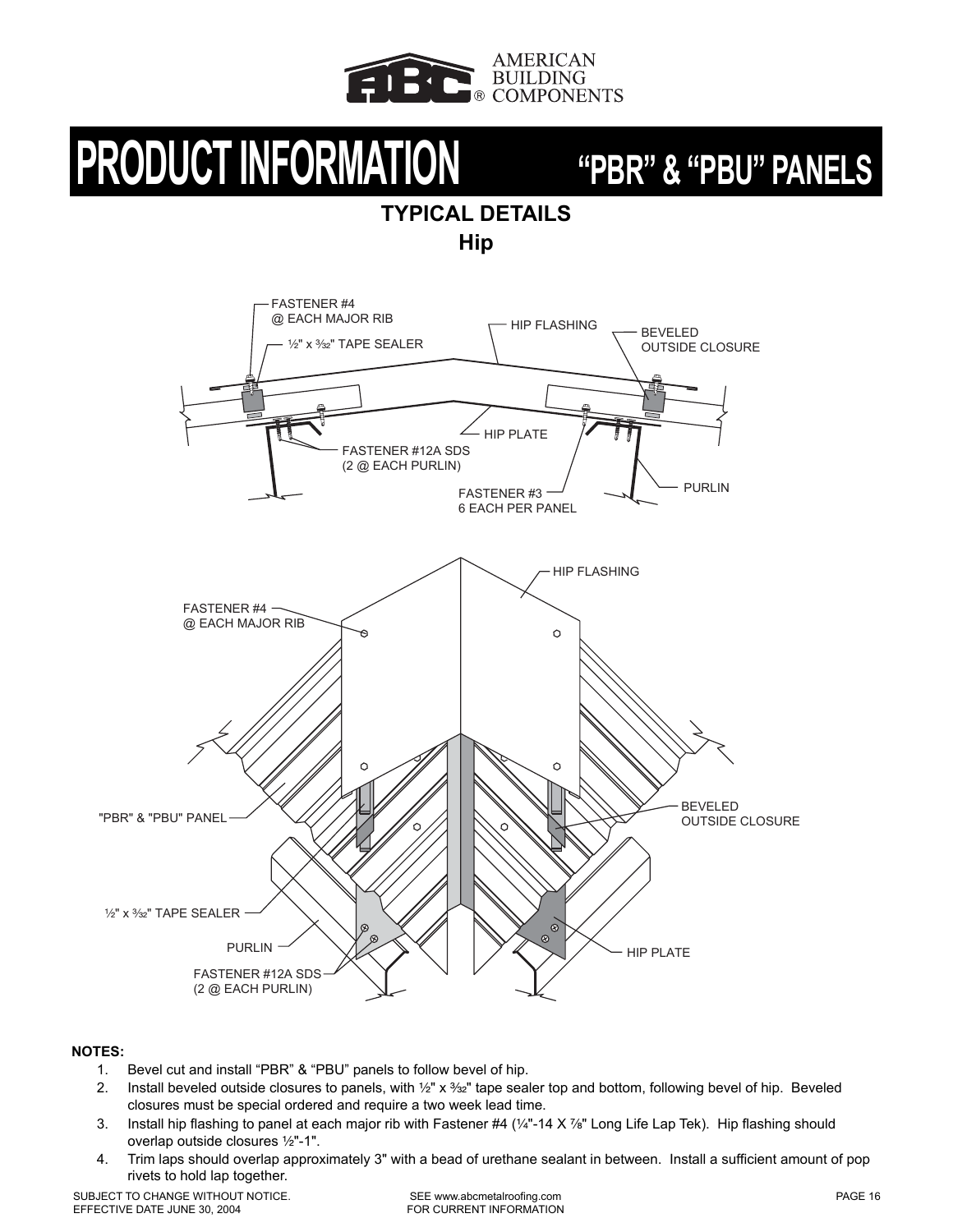![](_page_17_Picture_0.jpeg)

# **"PBR" & "PBU" PANELS PRODUCT INFORMATION**

## **TYPICAL DETAILS**

**Valley**

![](_page_17_Figure_5.jpeg)

- 1. For valleys 30' or less in length, use standard valley trim. Valleys over 30' in length require extended valley trim.
- 2. Apply triple bead tape sealer to valley trim parallel to the slope of the valley. Lower edge of tape sealer should be 41/2" from center of valley for standard valleys and 9" from the center of the valley for extended valleys.
- 3. Install high rib section of inside closure that has been field cut from standard 3'-0" straight closure. Place the cut closure square with the rib of the panel. Install Tri-Bead tape sealer to top of inside closure prior to laying panel edge down on top of the cut closure. The triple bead tape with proper fastener sequence will seal the minor ribs of the panel that are between the major ribs.
- 4. Bevel cut "PBR" & "PBU" panels to fit slope of valley and install to valley with Fastener #3 (12-14 X 1¼" Long Life driller) at 4" on center. Fasteners must be installed through the closures and into triple bead tape sealer.
- 5. Trim laps should overlap approximately 6" with a bead of urethane sealant in between. Do not rivet valley laps together. If laps gap open, install Fastener #4 ( $\frac{1}{4}$ "-14 X  $\frac{7}{8}$ " Long Life Lap Tek) into each side of water diverter while holding lap tightly together.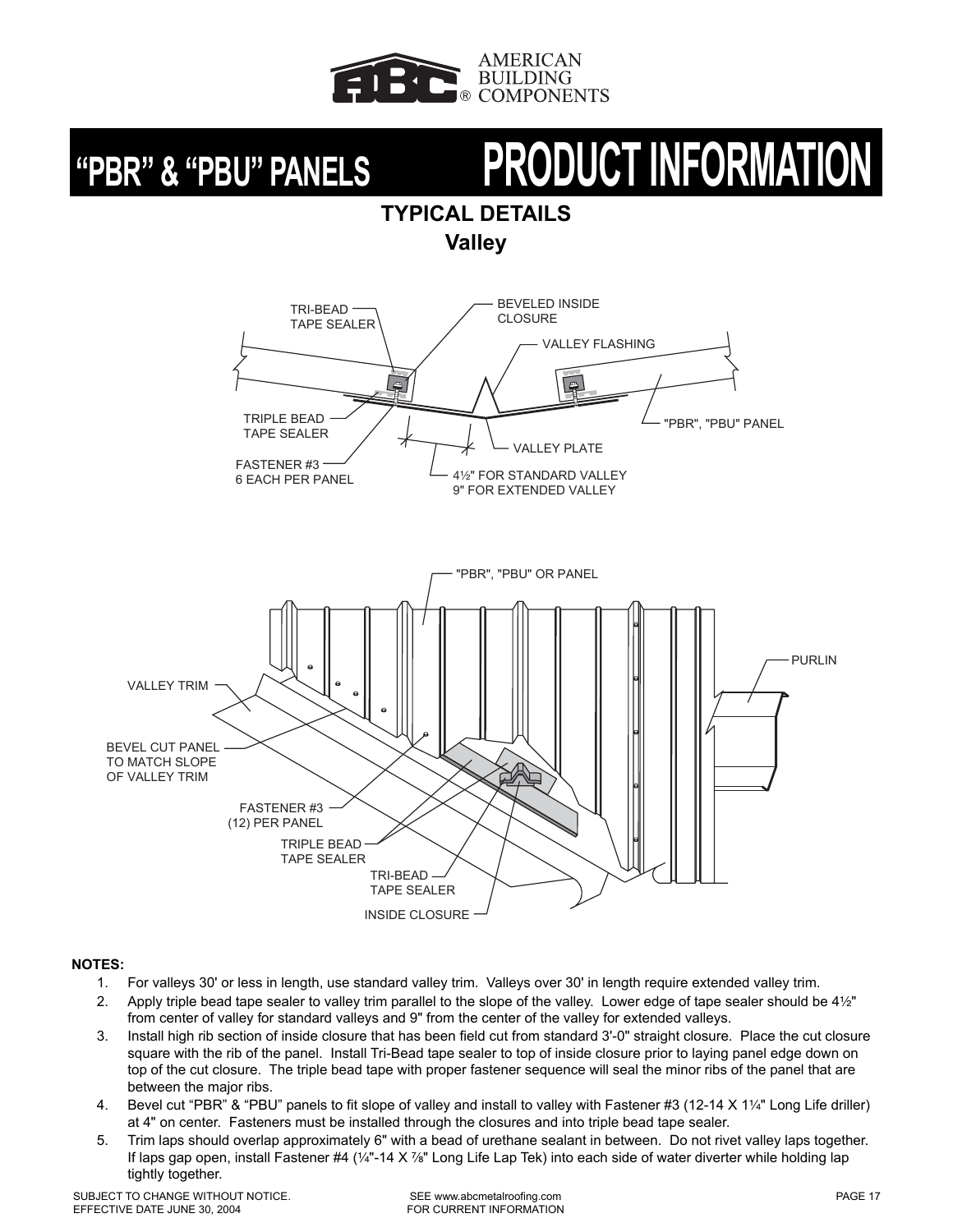![](_page_18_Picture_0.jpeg)

## **TYPICAL DETAILS Gutter**

![](_page_18_Figure_4.jpeg)

### **NOTES:**

### **Eave Gutter**

- 1. Attach gutter to eave strut with three Fastener #14 pop rivets per section.
- 2. Install inside closures to top leg of gutter with  $\frac{1}{2}$ " x  $\frac{3}{2}$ " tape sealer top and bottom.
- 3. Install "PBR" & "PBU" panel with Fastener #3 (12-14 X 1¼" Long Life driller) on each side of major ribs (two fasteners per foot). Fasteners must be installed up slope from inside closures.
- 4. Gutter laps should be approximately 3" with a bead of urethane sealant in between. Install a sufficient amount of pop rivets to hold lap together.
- 5. Install gutter straps 3'-0" on center with Fastener #4  $(\frac{1}{4} 14 \times \frac{7}{8})$ " Long Life Lap Tek) fasteners at each end.

**Hang-on Gutter**

- 1. Attach Box Panel Cap Trim to top of eave strut with pop rivet #14 (three per 10'-0" section).
- 2. Install inside closure on top of Box Panel Cap Trim with  $\frac{1}{2}$ " x  $\frac{3}{2}$ " tape sealer top and bottom of closure.
- 3. Install "PBR" & "PBU" panels with Fastener #3 (12-14 X 11/4" Long Life driller)on each side of the major ribs (two fasteners per foot). Fasteners must be installed up slope from inside closures.
- 4. Attach gutter to roof panels with Fastener  $#4$  ( $\frac{1}{4}$ -14 X  $\frac{7}{8}$ " Long Life Lap Tek) at each end.
- 5. Gutter laps should be approximately 3" with a bead of urethane sealant in between. Install a sufficient amount of Fastener #14 (pop rivets) to hold lap together.
- 6. Install gutter straps 3'-0" on center with Fastener #4  $(1/4"$ -14 X  $\frac{7}{8}$ " Long Life Lap Tek) at each end.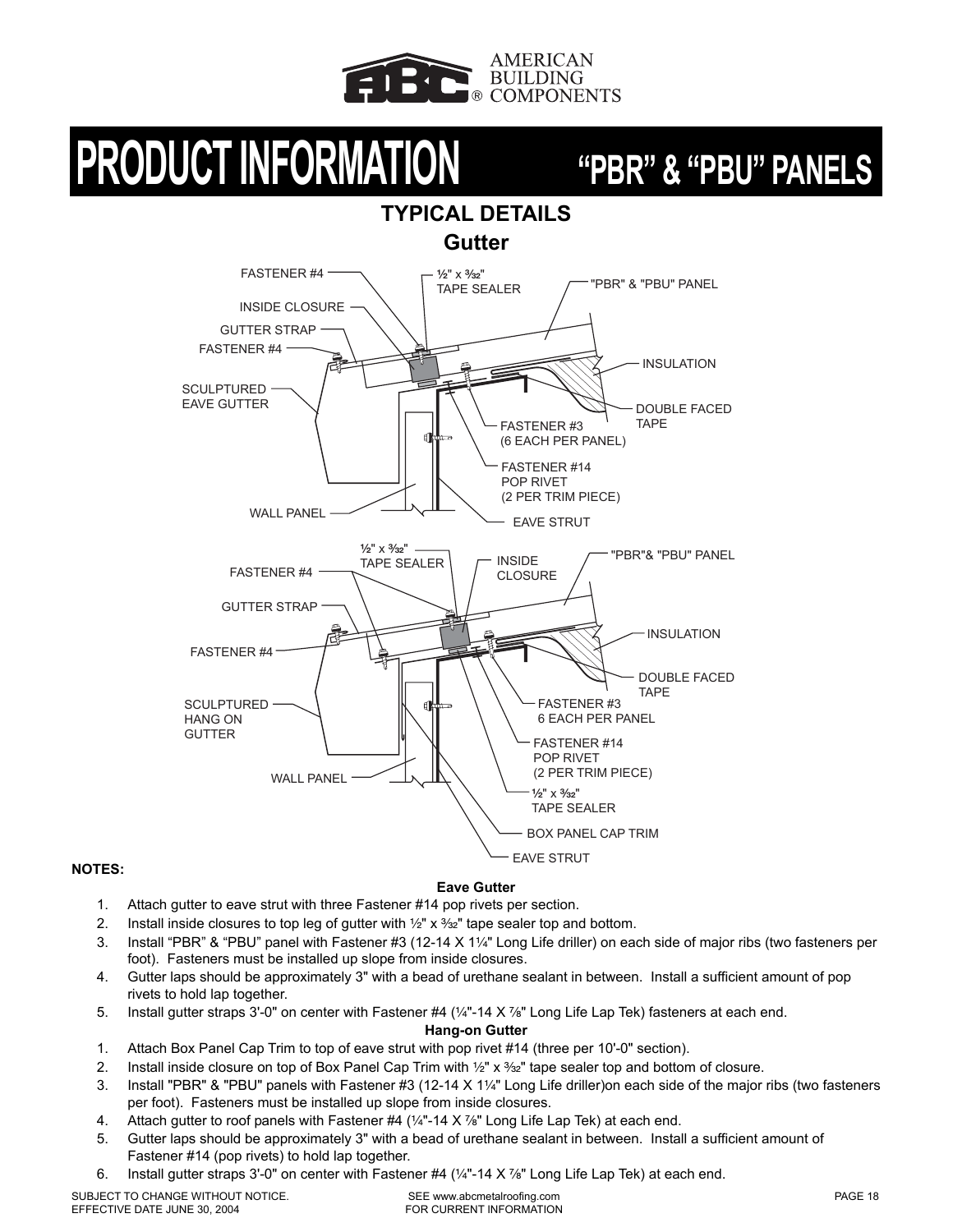![](_page_19_Picture_0.jpeg)

# **"PBR" & "PBU" PANELS PRODUCT INFORMATION**

![](_page_19_Figure_3.jpeg)

- 1. Install eave trim to structure with three pop rivets per section.
- 2. Install inside closures along top leg of eave trim with  $\frac{1}{2}$ " x  $\frac{3}{2}$ " tape sealer top and bottom.
- 3. Install "PBR" & "PBU" panel with Fastener #3 (12-14 X 1¼" Long Life driller) on each side of major ribs (2 fasteners per foot) allowing panel to overhang 1½" plus wall thickness. Fasteners must be installed up slope from inside closures.
- 4. Attach front face of eave trim to wall with fasteners or cleat as required for wall substrate.
- 5. Trim laps should overlap approximately 3" with a bead of urethane sealant in between. Install a sufficient amount of Fastener #14 pop rivets to hold lap together.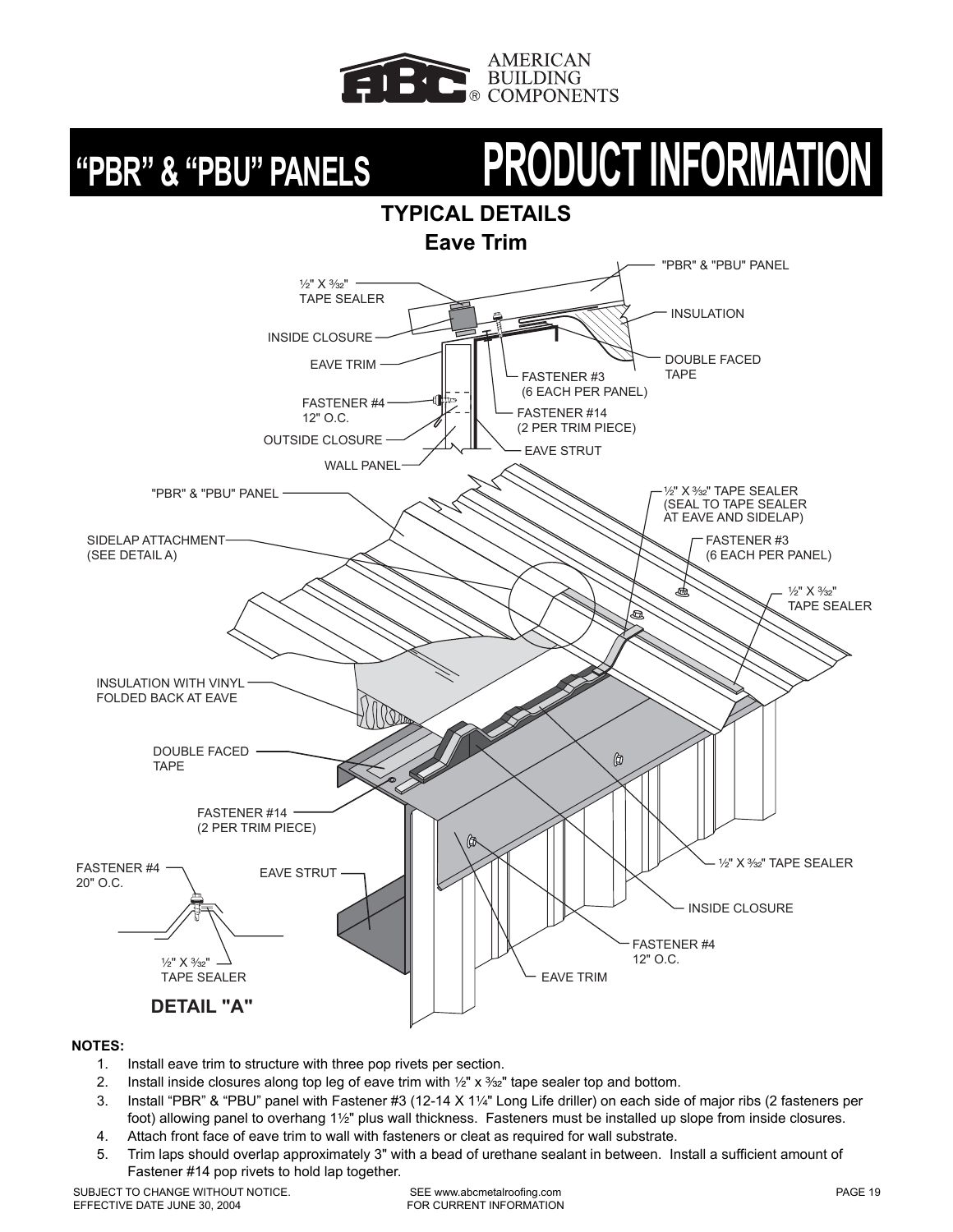![](_page_20_Picture_0.jpeg)

## **TYPICAL DETAILS**

**Rake**

![](_page_20_Figure_5.jpeg)

### **NOTES:**

### **Beginning on Module**

- 1. Install  $\frac{1}{2}$ " x  $\frac{3}{2}$ " tape sealer to top of "PBR" & "PBU" panel rib.
- 2. Install rake trim to "PBR" & "PBU" panel rib with Fastener #4 ( $\frac{1}{4}$ -14 X %" Long Life Lap Teks) at 1'-0" on center.
- 3. Attach front face of rake trim to wall with fasteners or cleat as required for wall substrate.
- 4. Trim laps should overlap approximately 3" with a bead of urethane sealant in between. Install a sufficient amount of Fastener #14 pop rivets to hold lap together.

### **Finishing off Module**

- 1. Cut and field bend a 1" leg on "PBR" & "PBU" panel.
- 2. Install  $\frac{1}{2}$ " x  $\frac{3}{2}$ " tape sealer to top of "PBR" & "PBU" panel.
- 3. Install rake trim to "PBR" & "PBU" panel with Fastener  $#4$  ( $\frac{1}{4}$ "-14 X  $\frac{7}{8}$ " Long Life Lap Teks) at 6" on center.
- 4. Attach front face of rake trim to wall with fasteners or cleat as required for wall substrate.
- 5. Trim laps should overlap approximately 3" with a bead of urethane sealant in between. Install a sufficient amount of pop rivets to hold lap together.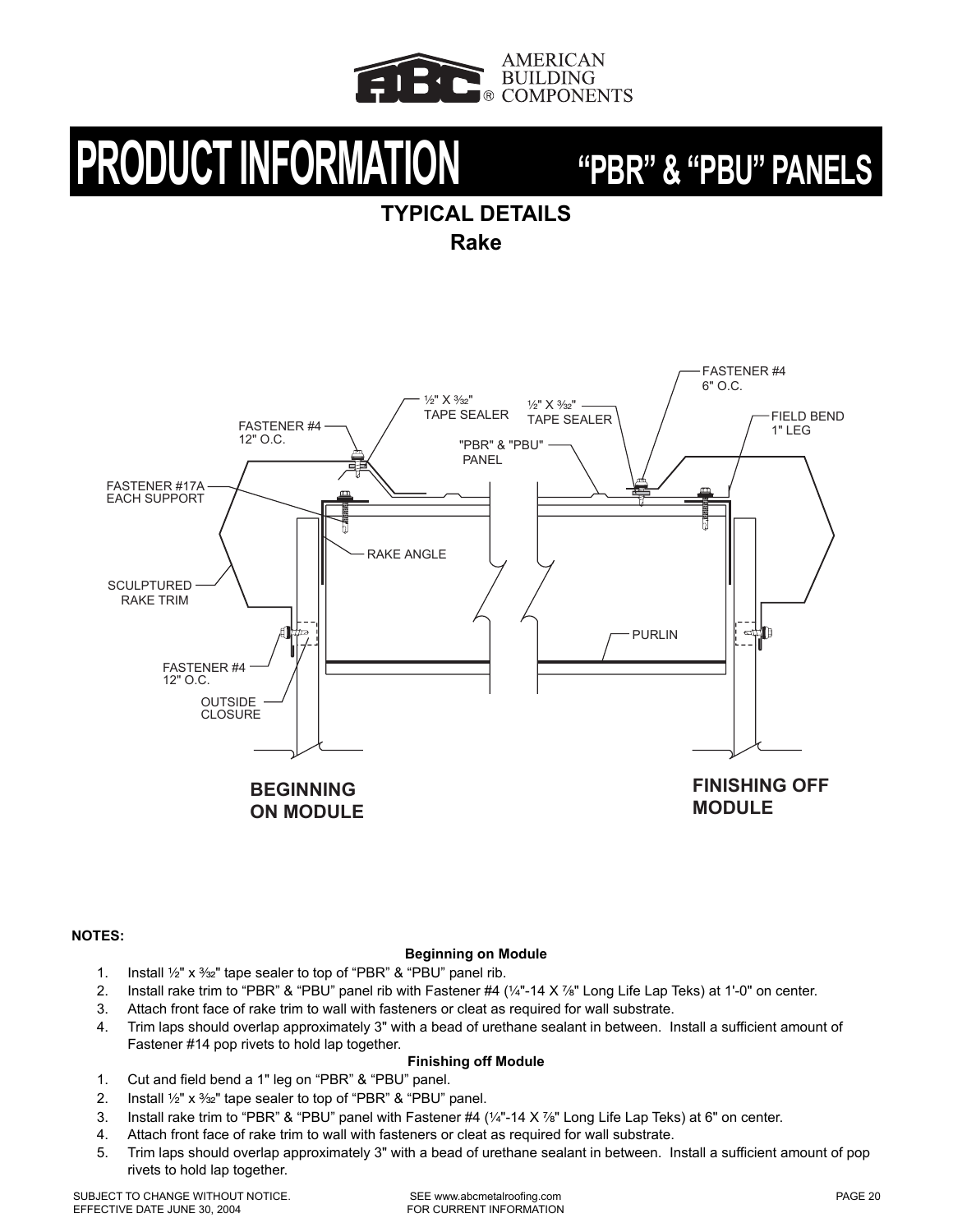![](_page_21_Picture_0.jpeg)

# **"PBR" & PBU" PANELS PRODUCT INFORMATION**

## **TYPICAL DETAILS Parapet High Side Eave**

![](_page_21_Figure_4.jpeg)

- 1. Install outside closure, with 1/2" x 3/32" tape sealer top and bottom, across width of "PBR" & "PBU" panels.
- 2. Install parapet high side trim to "PBR" & "PBU" panels at each major rib with Fastener #4 ( $\frac{1}{4}$ "-14 X  $\frac{7}{8}$ " Long Life Lap Teks). Trim should overhang outside closures 1/2" - 1".
- 3. Attach top leg of parapet high side trim to wall with fasteners as required for wall substrate.
- 4. Trim laps should overlap approximately 3" with a bead of urethane sealant in between. Install a sufficient amount of pop rivets to hold lap together.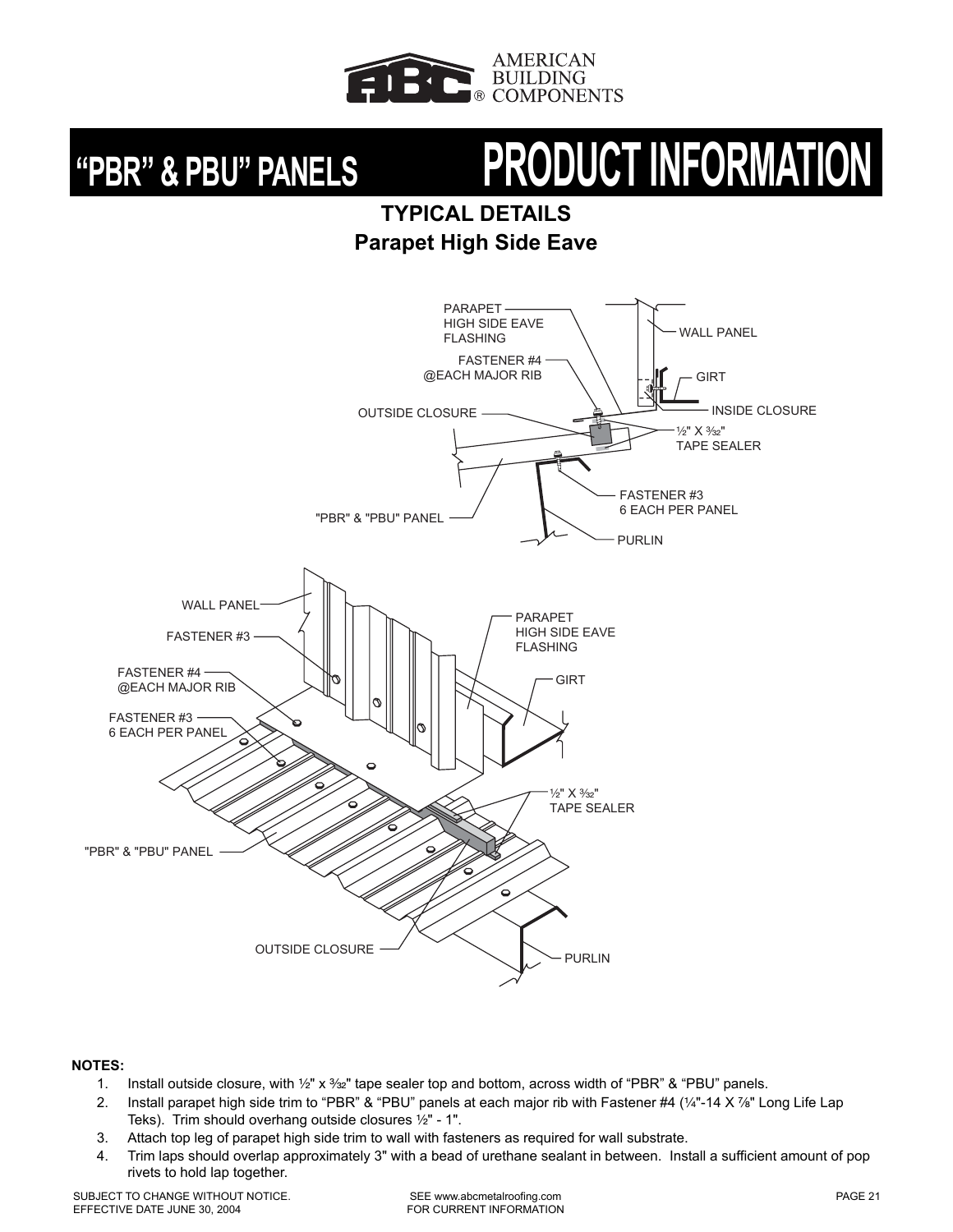![](_page_22_Picture_0.jpeg)

## **TYPICAL DETAILS Parapet Rake**

![](_page_22_Figure_4.jpeg)

### **NOTES:**

### **Beginning on Module**

- 1. Install  $\frac{1}{2}$ " x  $\frac{3}{2}$ " tape sealer to top of "PBR" & "PBU" panel rib.
- 2. Install parapet rake trim to "PBR" "PBU" panel rib with Fastener #4 ( $\frac{1}{4}$ -14 X  $\frac{7}{8}$ " Long Life Lap Teks) at 1'-0" on center.
- 3. Attach top leg of parapet rake trim to 2" X 4" angle with Fastener #14 pop rivet. Elevate horizontal leg of parapet trim slightly, to provide for positive drainage of water.
- 4. Trim laps should overlap approximately 3" with a bead of urethane sealant in between. Install a sufficient amount of Fastener #14 pop rivets to hold lap together.

### **Finishing off Module**

- 1. Cut and bend a 1" leg on "PBR" & "PBU" panel.
- 2. Install  $\frac{1}{2}$ " x  $\frac{3}{2}$ " tape sealer to top of "PBR" & "PBU" panel.
- 3. Install parapet rake trim to "PBR" & "PBU" panel with Fastener #4  $\frac{1}{4}$ -14 X  $\frac{7}{8}$ " Long Life Lap Teks) at 6" on center.
- 4. Attach top leg of parapet rake trim to 2" X 4" angle with pop rivets. Elevate horizontal leg of parapet trim slightly, to provide for positive drainage of water.
- 5. Trim laps should overlap approximately 3" with a bead of urethane sealant in between. Install a sufficient amount of Fastener #14 pop rivets to hold lap together.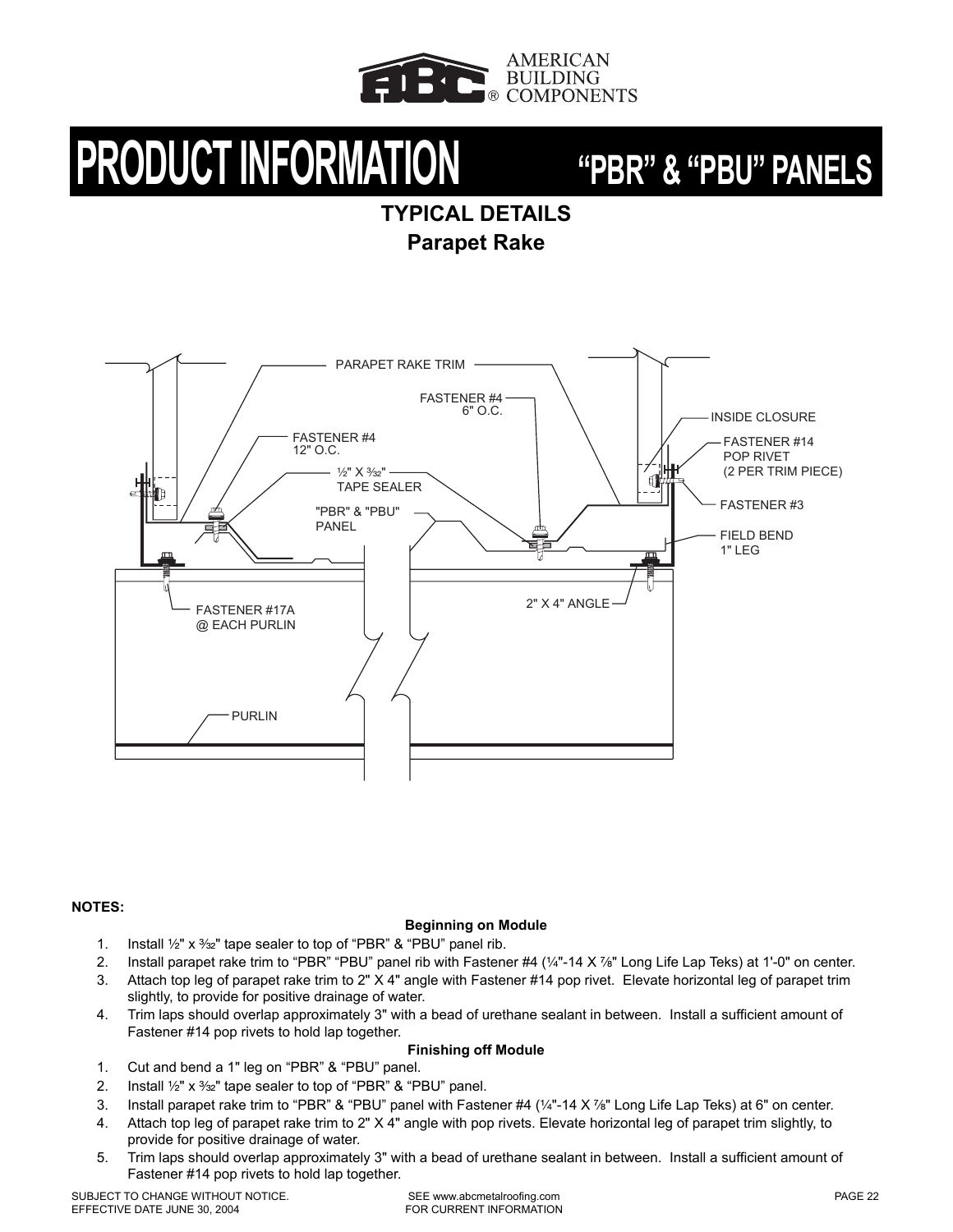![](_page_23_Picture_0.jpeg)

# **"PBR" & "PBU" PANELS PRODUCT INFORMATION**

## **TYPICAL DETAILS Corner**

![](_page_23_Figure_4.jpeg)

## **INSIDE CORNER DETAIL**

### **NOTES:**

1. Install corner trim with Fastener  $#4$  ( $\frac{1}{4}$  - 14 X $\frac{7}{8}$ " Long Life Lap Tek) fastener 2'-0" O.C.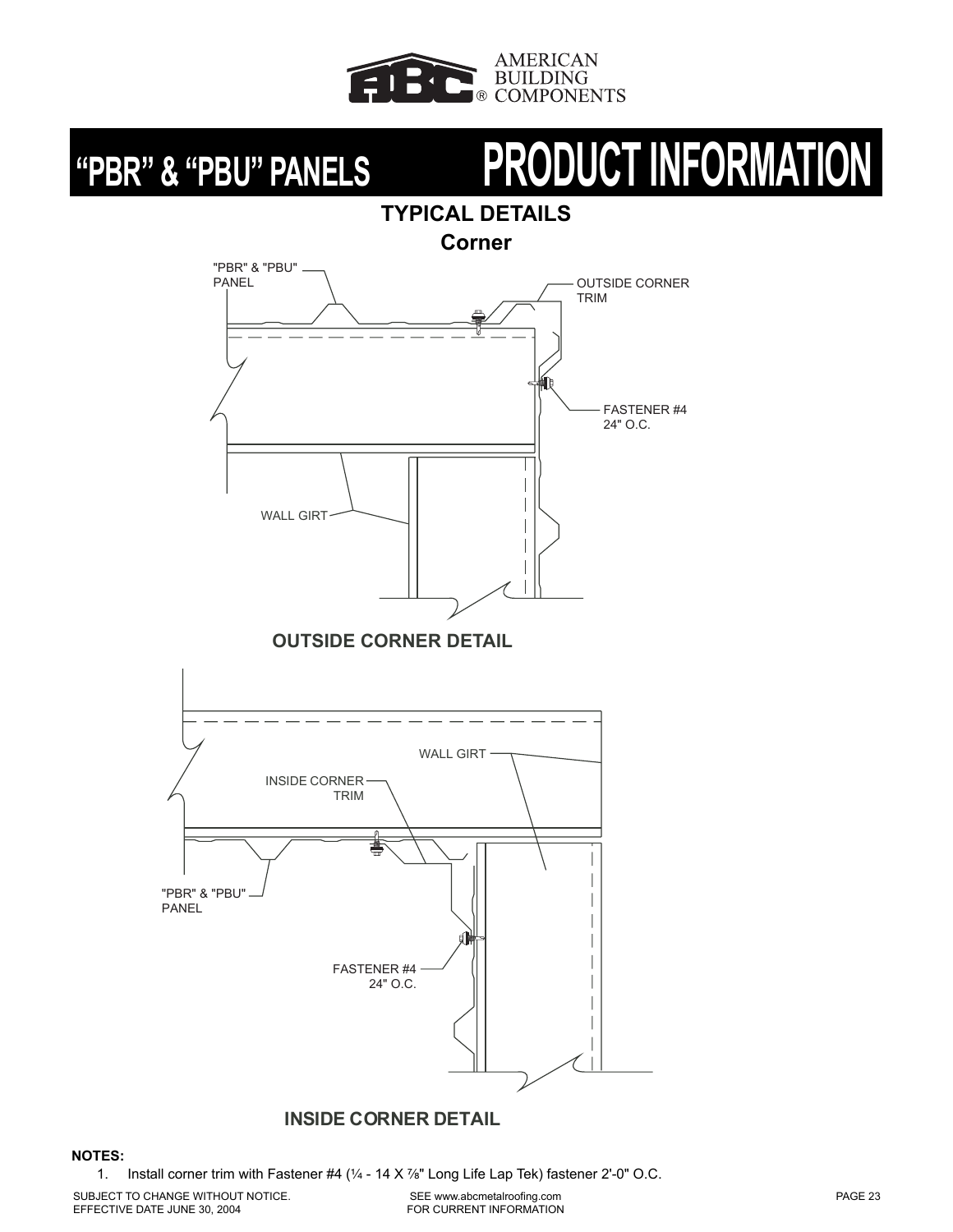![](_page_24_Picture_0.jpeg)

## **TYPICAL DETAILS Corner Box**

![](_page_24_Figure_4.jpeg)

**NOTES:**

1. Gutter and rake trim must be ordered with a left and right mitered end. To determine left or right, stand on ground and look toward eave. **Roof slope must also be specified.**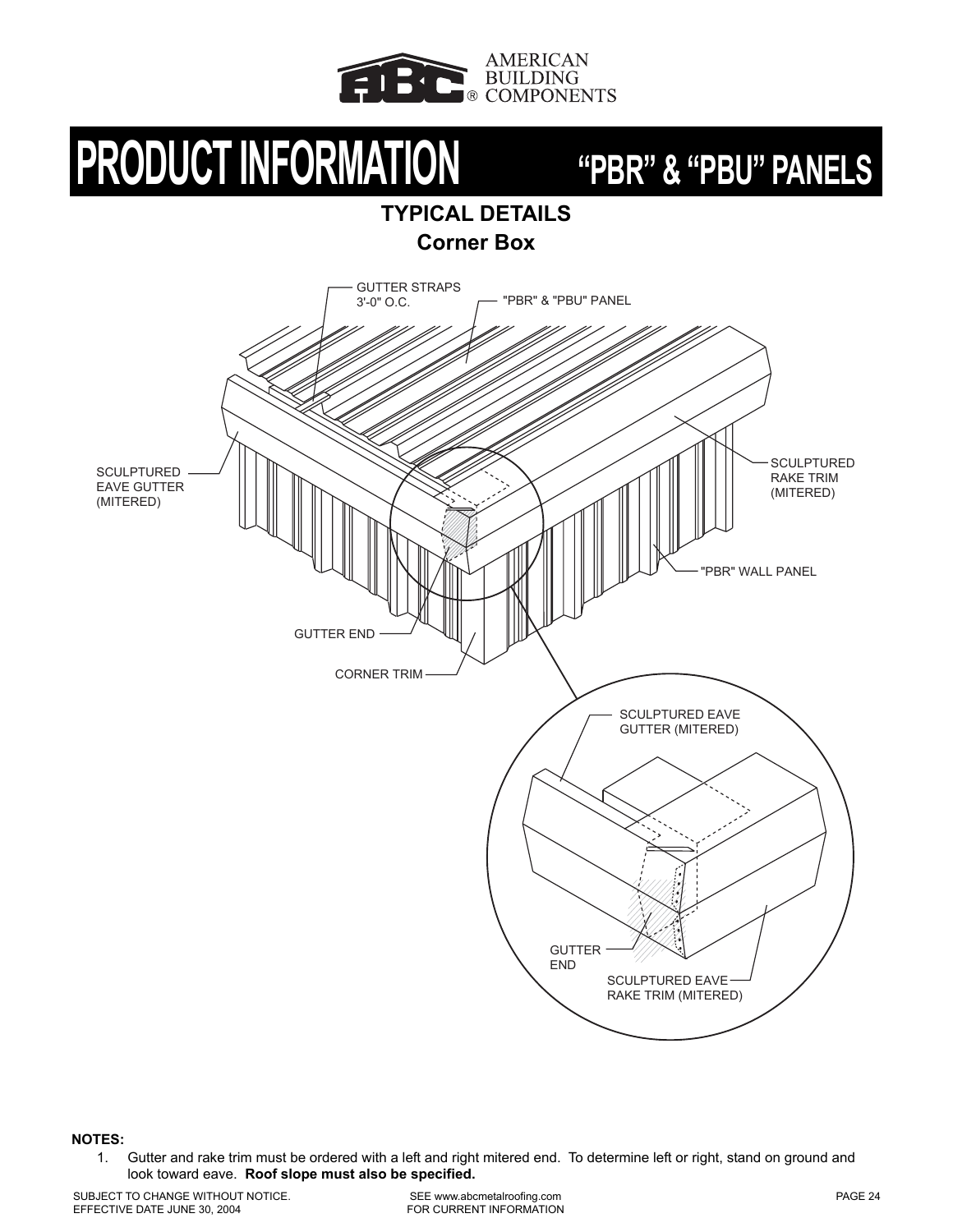![](_page_25_Picture_0.jpeg)

# **"PBR" & "PBU" PANELS PRODUCT INFORMATION**

## **TYPICAL DETAILS**

**Base**

![](_page_25_Figure_5.jpeg)

![](_page_25_Figure_6.jpeg)

- 1. Wall with vinyl insulation, pull back fiberglass approximately 4" pull over end and staple. Apply double face tape to base angle and stick insulation to it before applying panel and fastening with Fastener #3 ( $\frac{1}{4}$  - 14 x 1 $\frac{1}{4}$ " Long Life Driller), six each per panel.
- 2. Should base trim be desired, temporarily attach trim to base angle with two Fastener #14 pop rivets until panels are installed.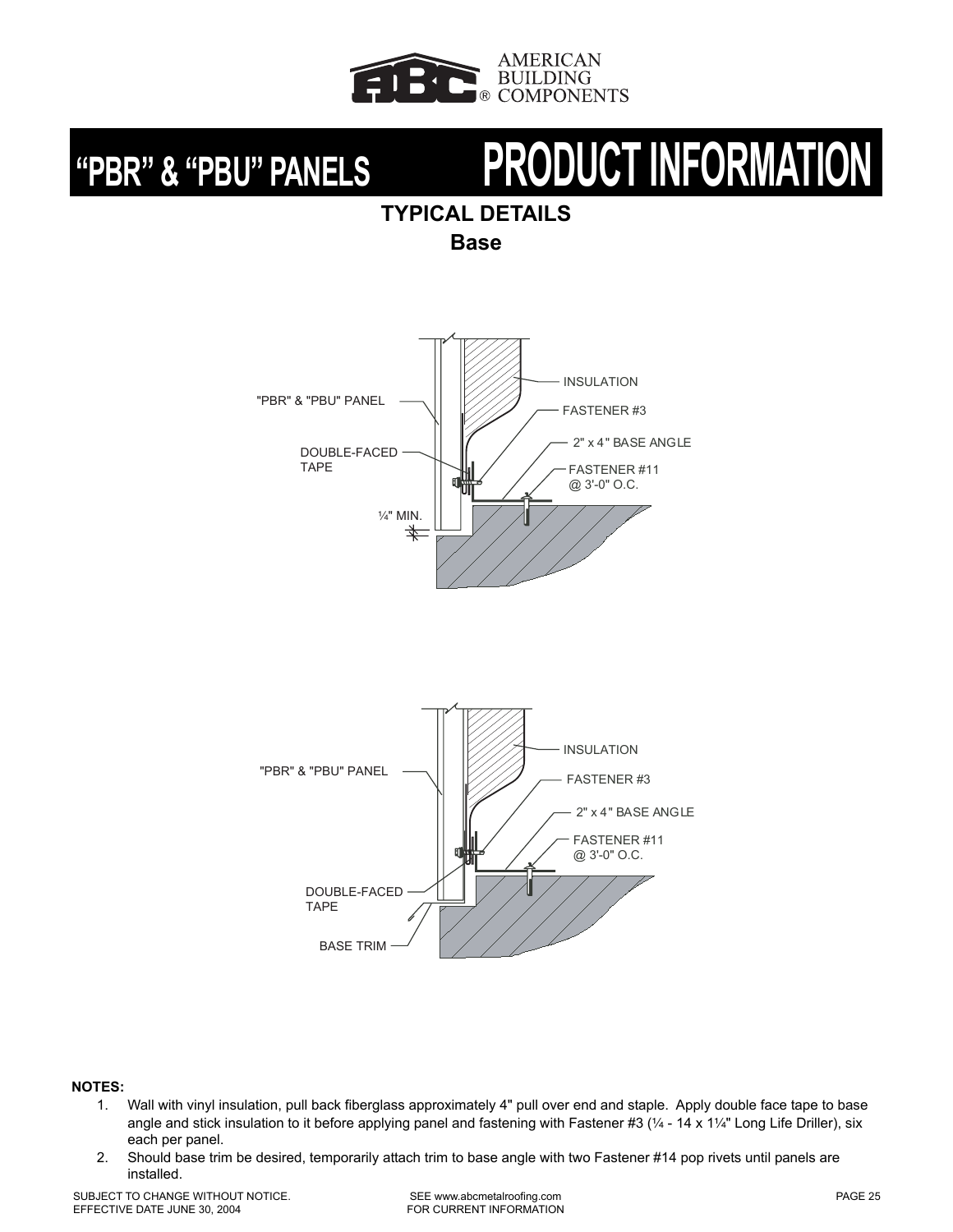![](_page_26_Picture_0.jpeg)

## **TYPICAL DETAILS Head / Jamb**

![](_page_26_Figure_4.jpeg)

![](_page_26_Figure_5.jpeg)

### **NOTES:**

1. Install Jamb and Head Trim with pop rivets as required to support flashing during panel installation.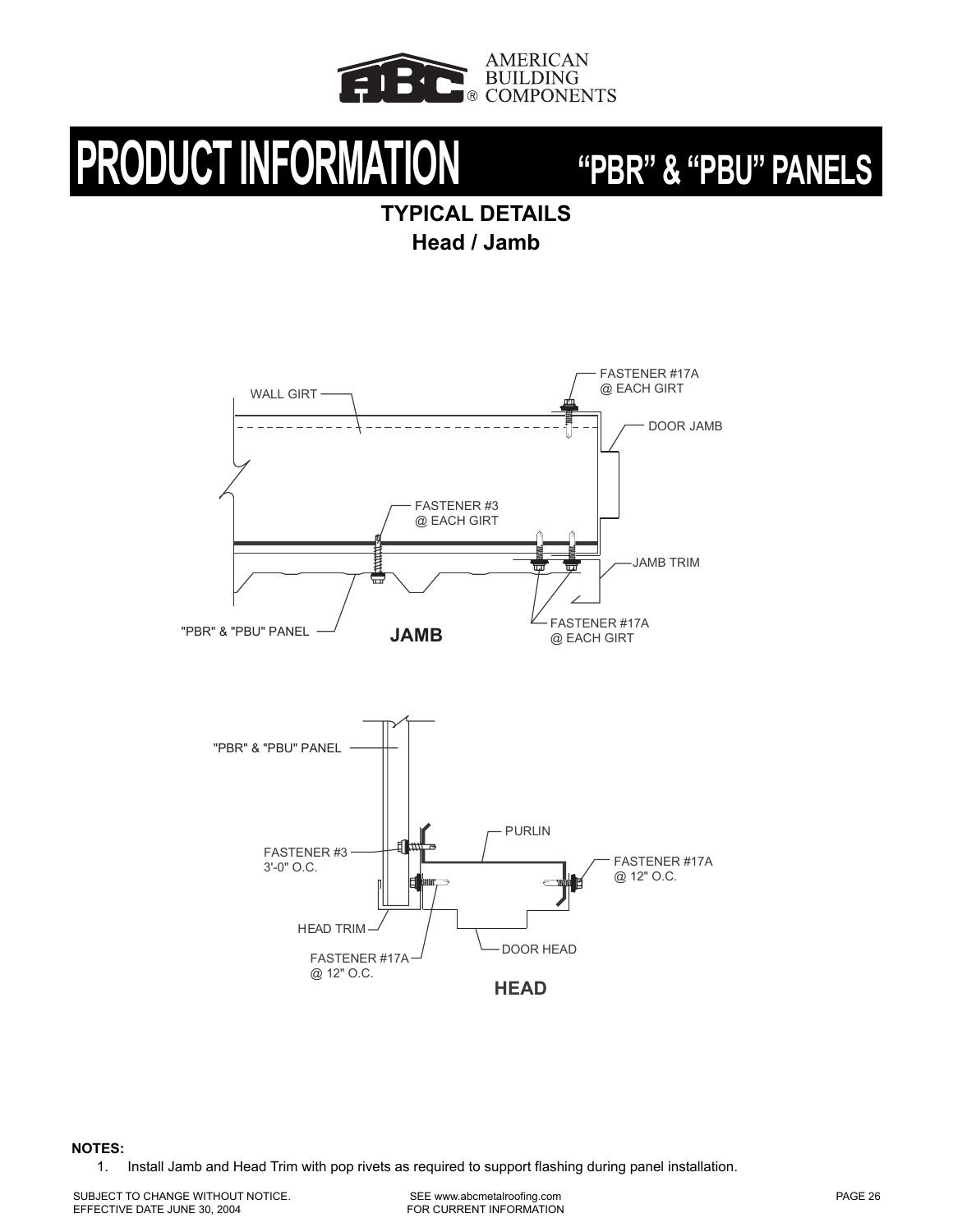![](_page_27_Picture_0.jpeg)

# **"PBR" & "PBU" PANELS PRODUCT INFORMATION**

## **INSTALLATION GUIDELINES**

## **I. Pre-Order**

A. Prior to ordering panels, all dimensions should be confirmed by field measurement.

## **II. Job Site Storage and Handling**

- A. Check the shipment against the shipping list.
- B. Damaged material must be noted on bill of lading.
- C. Panels should be handled carefully. A spreader bar of appropriate length is recommended for hoisting.
- D. Check to see that moisture has not formed inside the bundles during shipment. If moisture is present, panels should be wiped dry, then restacked and loosely covered so that air can circulate between the panels.

## **III. Application Checklist**

- A. Check substructure for proper alignment and uniformity to avoid panel distortion.
- B. Periodic check of panel alignment is crucial to proper panel installation.
- C. For proper appearance, ribs should line up at hips, valleys and ridges.
- D. Panels should be cut on ground to minimize cut filings on roof. Keep panels clean during installation. Do not allow panels to come into contact with water runoff from lead, copper or graphite.